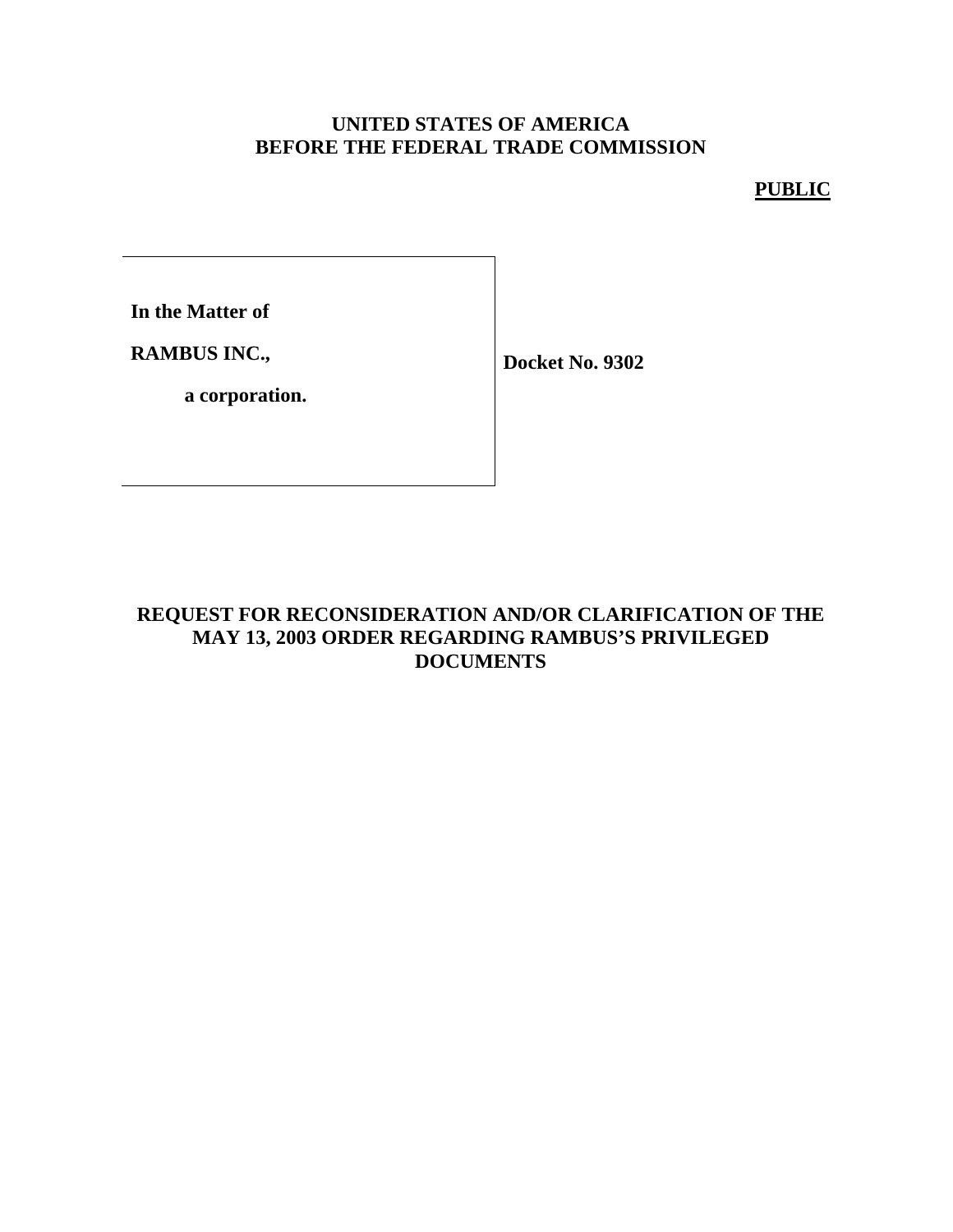# **TABLE OF CONTENTS**

# **Page**

| I.   |           |                                                                                                                                      |                                                                                                                                         |  |  |
|------|-----------|--------------------------------------------------------------------------------------------------------------------------------------|-----------------------------------------------------------------------------------------------------------------------------------------|--|--|
| Π.   |           |                                                                                                                                      |                                                                                                                                         |  |  |
|      | A.        |                                                                                                                                      | The Court Should Not Extend In Time The Scope Of Judge Payne's And<br>Judge McKelvie's Orders That Required Production Of The Compelled |  |  |
|      |           | 1.                                                                                                                                   | Because Rambus Did Not Produce The Compelled Documents For<br>Tactical Advantage, There Is No Legal Basis For A Finding Of              |  |  |
|      |           | 2.                                                                                                                                   | Even If The Court Reaches To Apply Subject-Matter Waiver<br>Doctrine Here, The May 13 Order Construes The "Subject Matter"              |  |  |
|      | <b>B.</b> | Rambus Is Entitled To Work Product Protection Beginning In Mid-1999<br>With Respect To Possible Litigation Involving JEDEC-Complaint |                                                                                                                                         |  |  |
|      | C.        |                                                                                                                                      | If The May 13 Order Is Not Limited To The Same Scope As Judge                                                                           |  |  |
| III. |           | CONCLUSION.                                                                                                                          |                                                                                                                                         |  |  |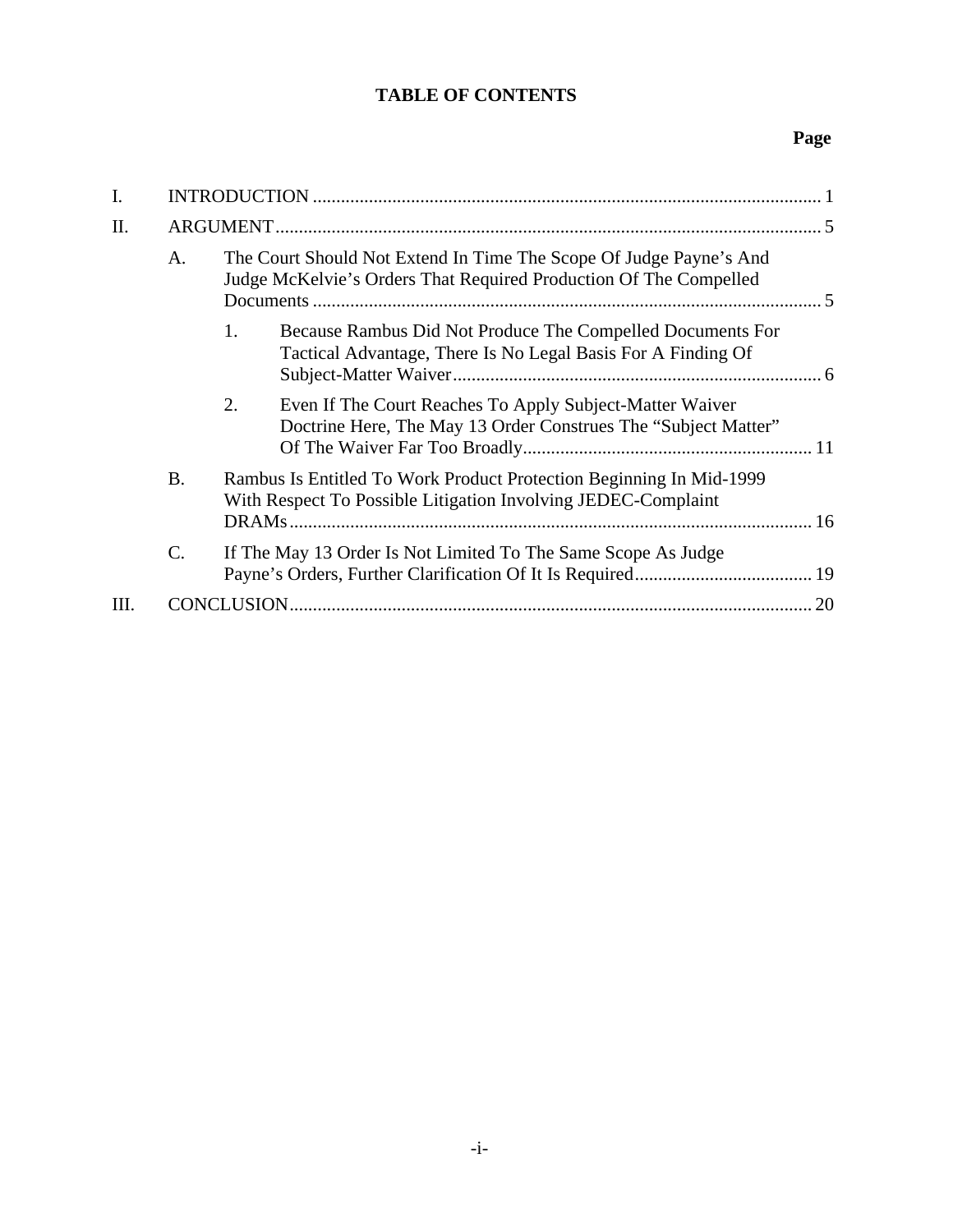# **TABLE OF AUTHORITIES**

# **Page(s)**

# **FEDERAL CASES**

| Aclara Biosciences, Inc. v. Caliper Technologies Corp.,         |  |
|-----------------------------------------------------------------|--|
| Applied Telematics, Inc. v. Sprint Corp.,                       |  |
| Haines v. Liggett Group Inc.,                                   |  |
| In re Commercial Fin. Servs., Inc.,                             |  |
| In Re Grand Jury Proceedings Oct. 12, 1995,                     |  |
| In re Kidder Peabody Sec. Litig.,                               |  |
| In re Sealed Case,                                              |  |
| In re Subpoena Duces Tecum Served on Willkie Farr & Gallagher,  |  |
| In re United Mine Workers of Am. Employee Benefit Plans Litig., |  |
| In re von Bulow,                                                |  |
| Katz v. AT&T Corp.,                                             |  |
| Nolan v. City of Yonkers,                                       |  |
| Pray v. The New York City Ballet,                               |  |
| Rambus, Inc. v. Infineon Technologies AG,                       |  |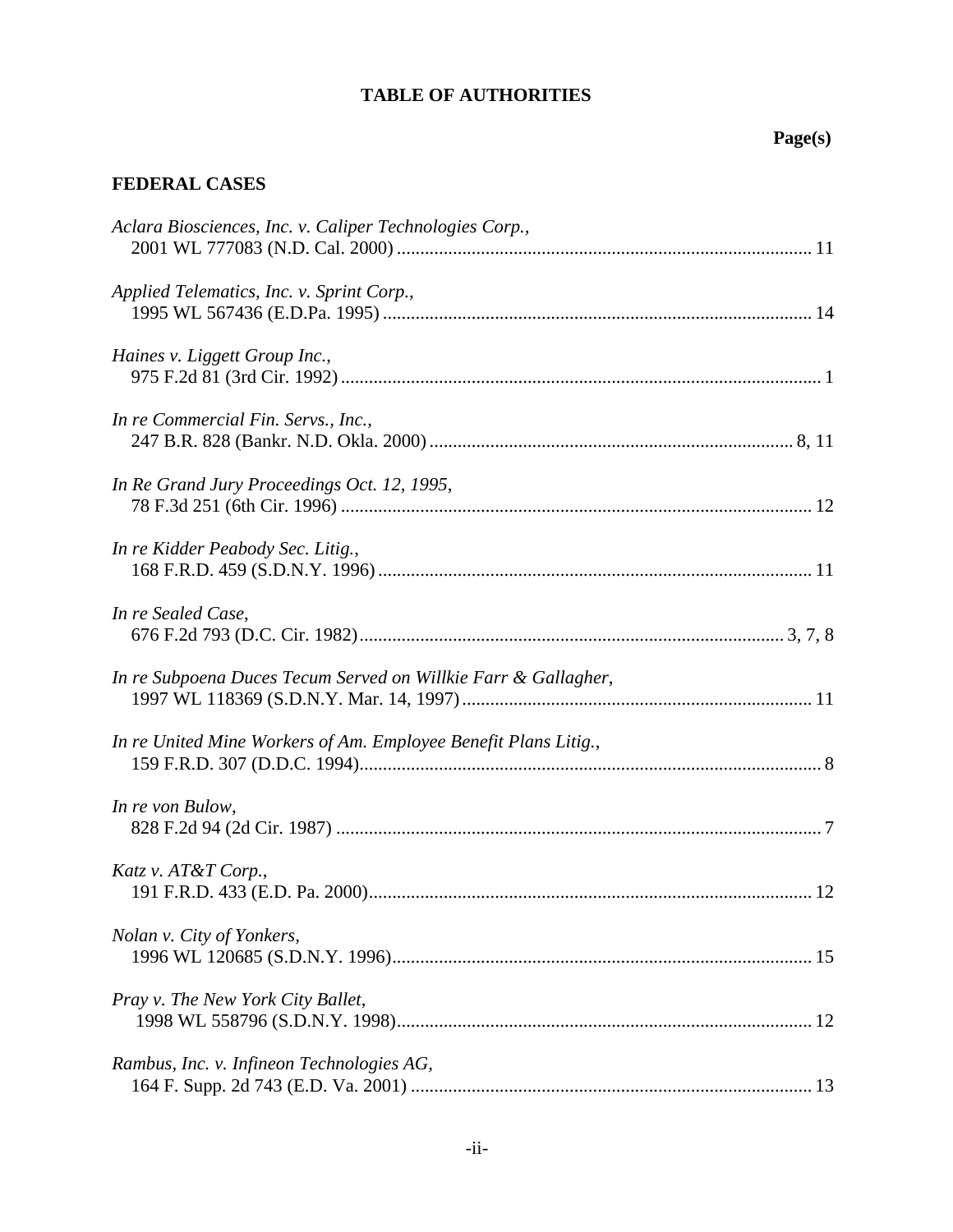# **TABLE OF AUTHORITIES**

(continued)

| Saint-Gobain/Norton Indus. Ceramics Corp. v. General Elec. Co., |
|-----------------------------------------------------------------|
| Stratagem Dev. Corp. v. Heron Int'l N.V.,                       |
|                                                                 |
| Tennenbaum v. Deloitte & Touche                                 |
|                                                                 |
| United States v. Philip Morris Inc.,                            |
| United States v. Skeddle,                                       |
| United States v. South Chicago Bank,                            |
| Weil v. Investment/Indicators, Research & Mgmt., Inc.,          |

# **TREATISES**

Paul R. Rice, *Attorney-Client Privilege in the United States*, § 9.85 (1999)............................... 11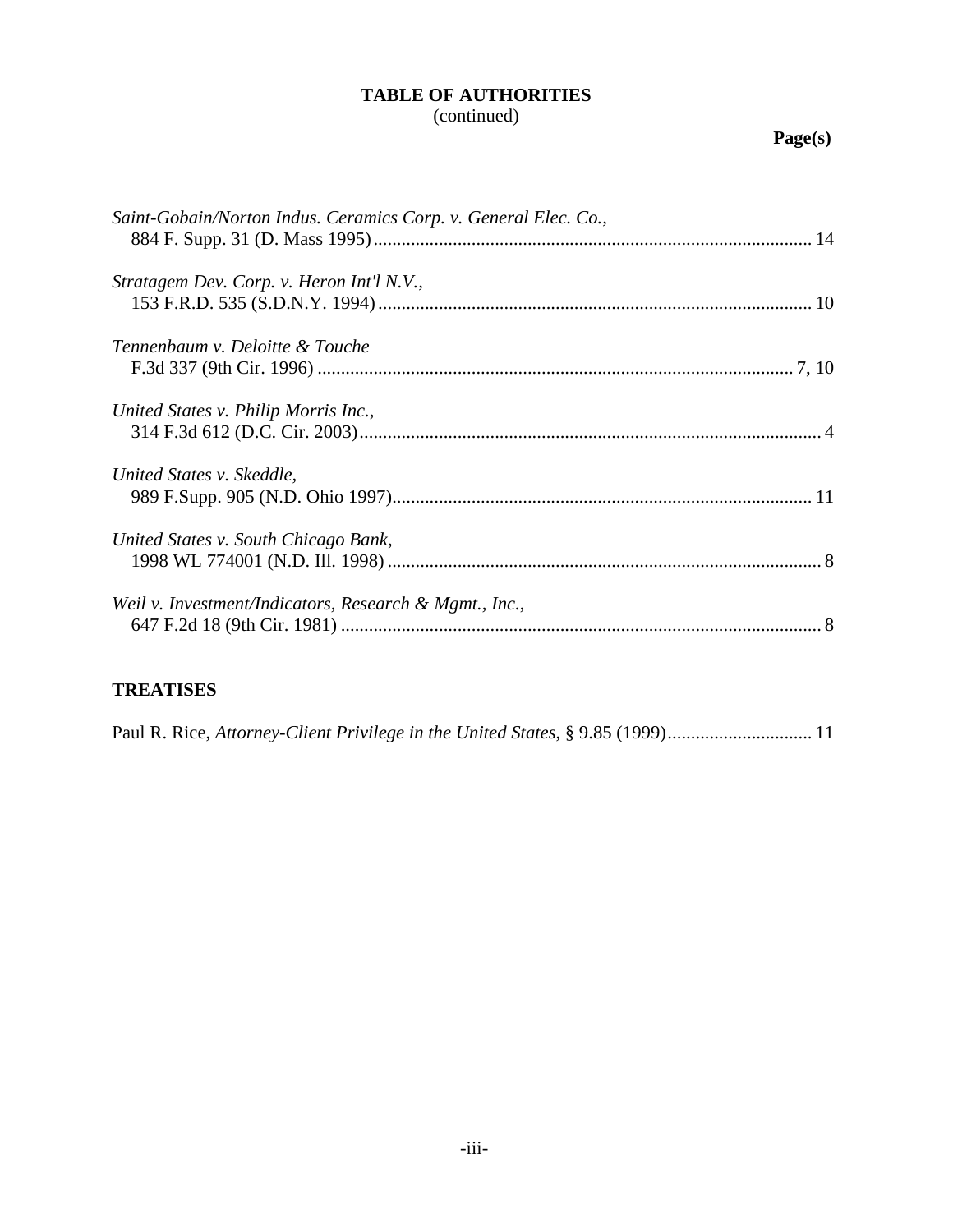#### **I. INTRODUCTION**

 $\overline{a}$ 

In its May 13, 2003 Order, the Court ruled that Rambus, by producing previously privileged documents whose confidentiality had already been irrevocably lost, waived its right to continue to assert privilege for other, *undisclosed* attorneyclient communications from June 1996 through the present. Because the May 13 Order extends the waiver doctrine far beyond its proper and commonly understood scope, Rambus seeks reconsideration and/or clarification of the May 13 Order.<sup>1</sup>

Four critical and essentially undisputed facts define the issues before the Court.

First, Rambus has produced to Complaint Counsel all of the privileged documents that Judge Payne required it to produce to Infineon, that Judge McKelvie ordered it to produce to Micron, and that it produced to Hynix (the "Compelled Documents"). In this respect, Complaint Counsel are in the same position as each of the other litigants that have asserted JEDEC-related claims or defenses against Rambus.

Second, production to Infineon and to Micron was indisputably compelled by court order. In *Micron*, Judge McKelvie explained that such production should be compelled precisely because Judge Payne had already compelled it in *Infineon*:

"I look at Judge Payne's decision as similar to a discovery order, and once he has ordered documents produced in that case that were

<sup>&</sup>lt;sup>1</sup> Reconsideration is justified here to correct clear errors of fact and law and to prevent manifest injustice. *See, e.g.,* March 26, 2003 Order at 8. The discussion in this memorandum is focused on the clear errors of law and fact underlying the May 13 Order and on the manifest injustice that will result from its temporal expansion of Judge Payne's Orders from June 1996 to the present. Because the May 13 Order will "irrevocably ... 'break the seal of a highly protected privilege'" based on these clear errors of law and fact, it will work a manifest injustice. *Id*. at 13 (quoting *Haines v. Liggett Group Inc.*, 975 F.2d 81, 96 (3rd Cir. 1992)).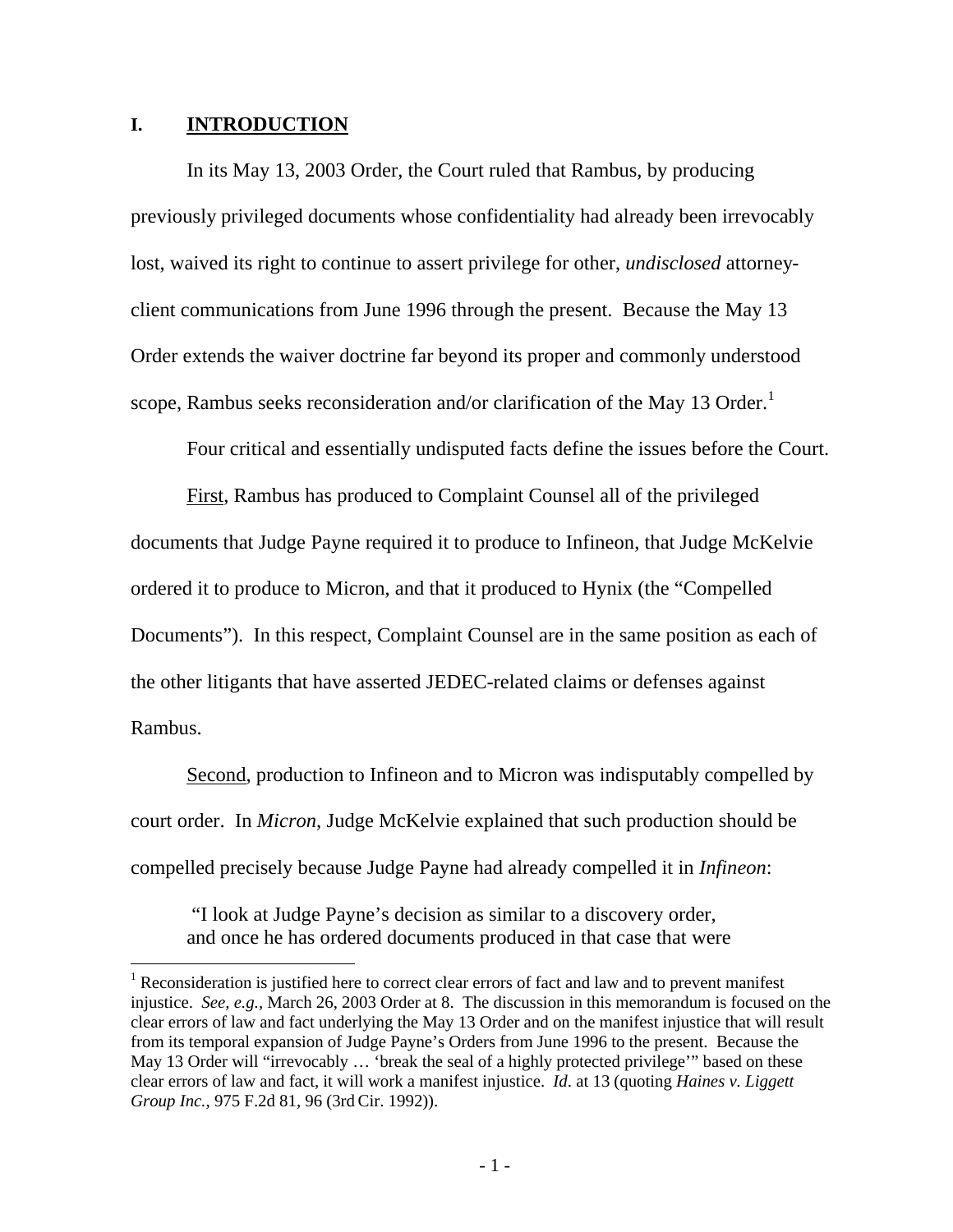otherwise protected from disclosure by the privilege, then the privilege is lost and, to the extent that they're sought in this case, then they're producible."

Transcript of Telephone Conference, November 7, 2001, *Micron Technology, Inc. v. Rambus Inc.*, at 43, attached at Tab A.<sup>2</sup> These compelled productions were limited to documents dated or created during the time period December 1991 through June 1996, with one limited exception for the September 2000 presentation.

Third, Rambus has not sought, and does not seek, to use the Compelled Documents as a litigation sword. It has not chosen to produce some privileged materials and withhold others in order to gain an advantage in litigation. Rather, it has produced only those privileged documents that it was compelled to produce. The determination of what privileged documents would be produced was not made by Rambus for its strategic advantage; that determination was made by Judge Payne. Similarly, contrary to the statement on page 5 of the May 13 Order, Rambus has not sought to gain, and in fact has not gained, "an advantage by voluntarily disclosing materials to one adversary (Hynix) while protecting the same materials from another adversary." As noted, Complaint Counsel received all of the Compelled Documents.

Fourth, the first litigation initiated by Rambus in an effort to enforce patents

 $\overline{a}$ 

 $2^2$  Consistent with this reasoning, Complaint Counsel here argued that Rambus was collaterally estopped from relitigating either Judge Payne's or Judge McKelvie's orders regarding the Compelled Documents. Complaint Counsel's Memorandum of January 7, 2003, at 4-5, attached at Tab B. Under this line of reasoning, Rambus would have been bound in *Hynix* by the orders of Judges Payne and McKelvie and similarly barred from relitigating whether production of the Compelled Documents was required. Production of the Compelled Documents in *Hynix* thus could not have been a waiver; the documents were no longer confidential and no longer privileged.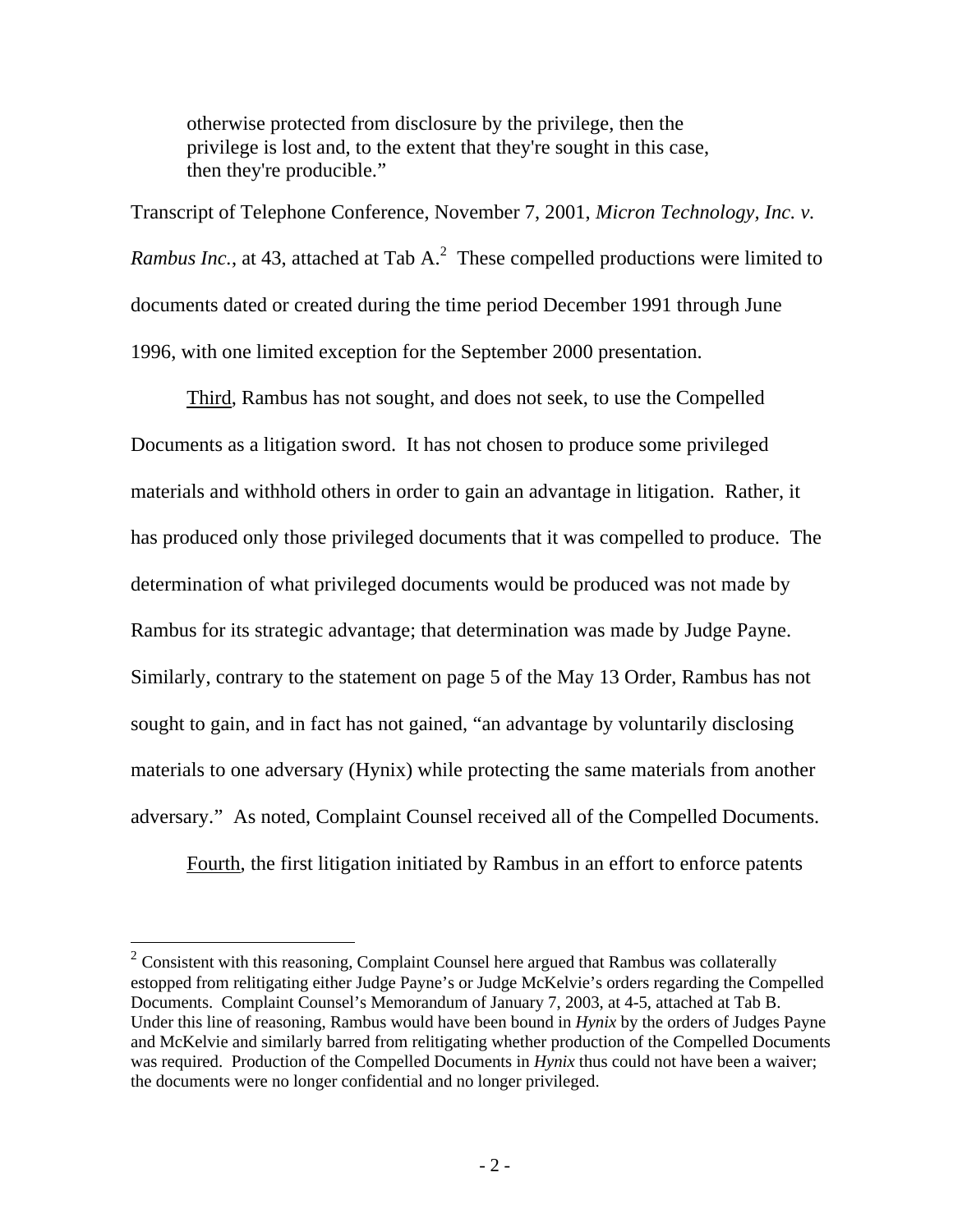against JEDEC-compliant DRAM<sup>3</sup> was filed against Hitachi on January 18, 2000. The filing of that lawsuit followed a demand letter that Rambus sent to Hitachi on or about October 22, 1999. Thus, Rambus surely is entitled to assert the work product privilege with respect to actual or specifically contemplated litigation involving JEDEC-compliant DRAM from at least mid-1999.

Based on these four facts – which do not appear to have been fully considered in the May 13 Order, perhaps because they may not have been clearly enough explained in Rambus's earlier briefs – Rambus asks the Court to reconsider and/or clarify that Order in the following respects:

• *First*, whether or not Rambus can be said to have "waived" the privilege as to the Compelled Documents themselves, the Court cannot fairly or lawfully order production of an *additional seven years* of documents (from mid-1996 to the present) beyond those that Judges Payne and McKelvie ordered produced. Among other considerations, Rambus has never sought to use the privilege as both "sword" and "shield," which alone could justify this dramatic "subject matter" expansion of any original waiver. *See In re Sealed Case*, 676 F.2d 793, 809 n.54, 818 (D.C. Cir. 1982). To the contrary, Rambus has produced the Compelled Documents to its adversaries in all relevant proceedings, and it has never sought to make use

 $\overline{a}$ 

 $3$  The phrase "JEDEC-compliant DRAM" is used to refer to DRAM that is manufactured in accordance with JEDEC specifications. Not all of Rambus's patents are "essential." In some instances Rambus patents may be infringed by features or structure that the manufacturer chose to include, but that were not required by the JEDEC specifications.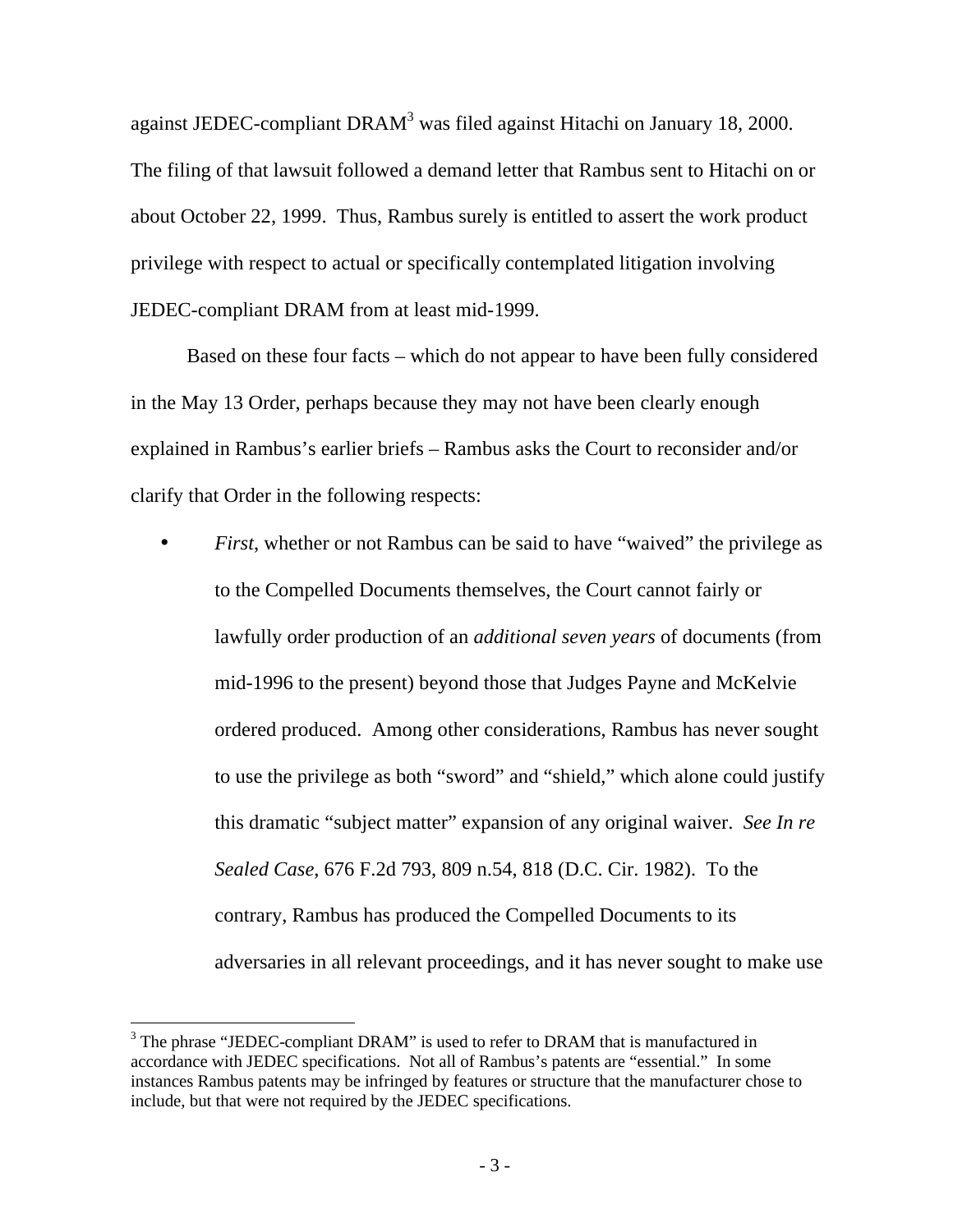of any privileged materials other than those it was compelled to disclose. Further, even if a subject matter waiver is found to have occurred – and the Court should not so find – the subject matter of the waiver must be limited to the December 1991 through June 1996 time period defined initially by Judge Payne, and reconfirmed by Judge McKelvie.

Significantly, granting Rambus relief on this point would *not* necessarily require this Court to reconsider its threshold finding that the production of the Compelled Documents to Hynix constituted a waiver to begin with, even though Rambus maintains that this finding was erroneous. Because Rambus has already produced the Compelled Documents to Complaint Counsel, the Court's limited waiver finding would not, by itself, warrant immediate appellate review or interfere with the current trial schedule. In contrast, Rambus does consider it necessary to seek immediate appellate review of any decision to compel the production of numerous privileged documents *in addition* to those already compelled in prior proceedings. *See generally United States v. Philip Morris Inc.*, 314 F.3d 612, 618 (D.C. Cir. 2003) (recognizing appeal as of right, under the collateral order doctrine, of orders compelling production of arguably privileged documents).

• *Second*, if the Court does require Rambus to produce privileged materials beyond those already produced to Infineon, Micron and Hynix, it would need to reconsider its determination that the work product doctrine may not

- 4 -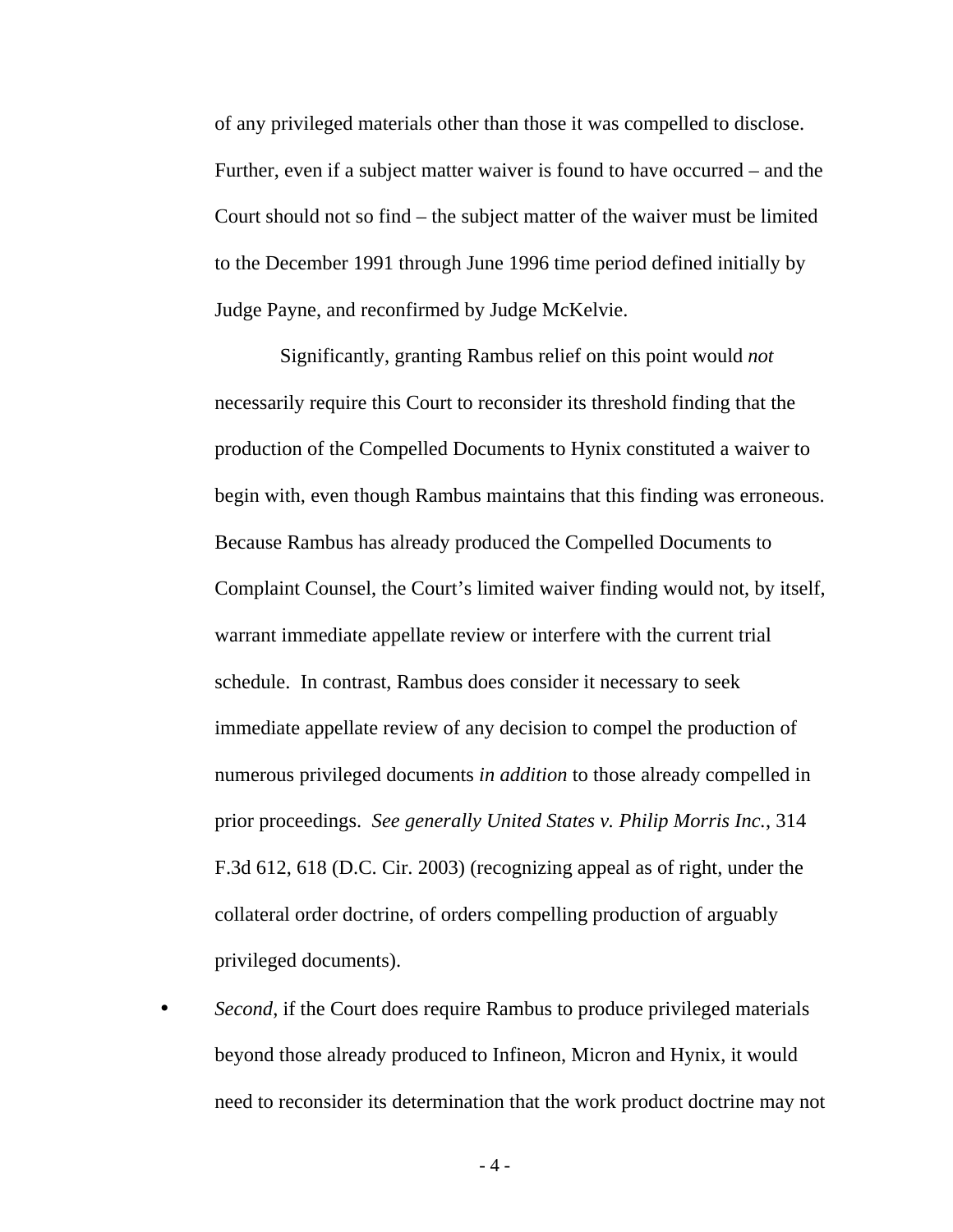be asserted with respect to any materials coming into existence prior to January 1, 2000, because that date overlooks, among other things, the Hitachi litigation and the October 1999 demand letter discussed above.

*Third*, if the Court does require production of privileged materials other than the Compelled Documents, Rambus requests that the Court clarify in certain specific respects, as set forth below, what additional privileged documents must be produced.

### **II. ARGUMENT**

 $\overline{a}$ 

# **A. The Court Should Not Extend In Time The Scope Of Judge Payne's And Judge McKelvie's Orders That Required Production Of The Compelled Documents.**

Rambus maintains, but will not reargue at any length here, that it did not

"waive" any privilege in producing the Compelled Documents to Hynix.<sup>4</sup> Even if the

Court's ruling on that point were correct, however, the May 13 Order nonetheless

erred, as a matter of fact and law, in concluding that the production to Hynix waived

the privilege not just for the Compelled Documents themselves, but for all additional

documents that supposedly address the same "subject matter" as the Compelled

<sup>&</sup>lt;sup>4</sup> The waiver doctrine simply is not applicable here because Rambus did not "willingly sacrifice" the confidentiality of the Compelled Documents; it was forced to do so by Judge Payne's Orders. By the time Rambus produced the Compelled Documents to Hynix, their secrecy had already been destroyed: Rambus had been ordered to disclose the documents in *Infineon*; its petition for a writ of mandamus seeking to prevent disclosure had been denied by the Federal Circuit; several of the documents had been introduced in open court at the *Infineon* trial; and Rambus had been ordered to produce the Compelled Documents again to Micron, in part on the ground that the privilege issue had already been decided against Rambus by Judge Payne. *See, e.g.*, Complaint Counsel's Memorandum of January 7, 2003, at 4-5, attached at Tab B. Because Rambus never chose to breach the confidentiality of the Compelled Documents, which instead were initially disclosed pursuant to court order, finding the subsequent production of those same documents to Hynix to be a "waiver" would be unjust and unfair.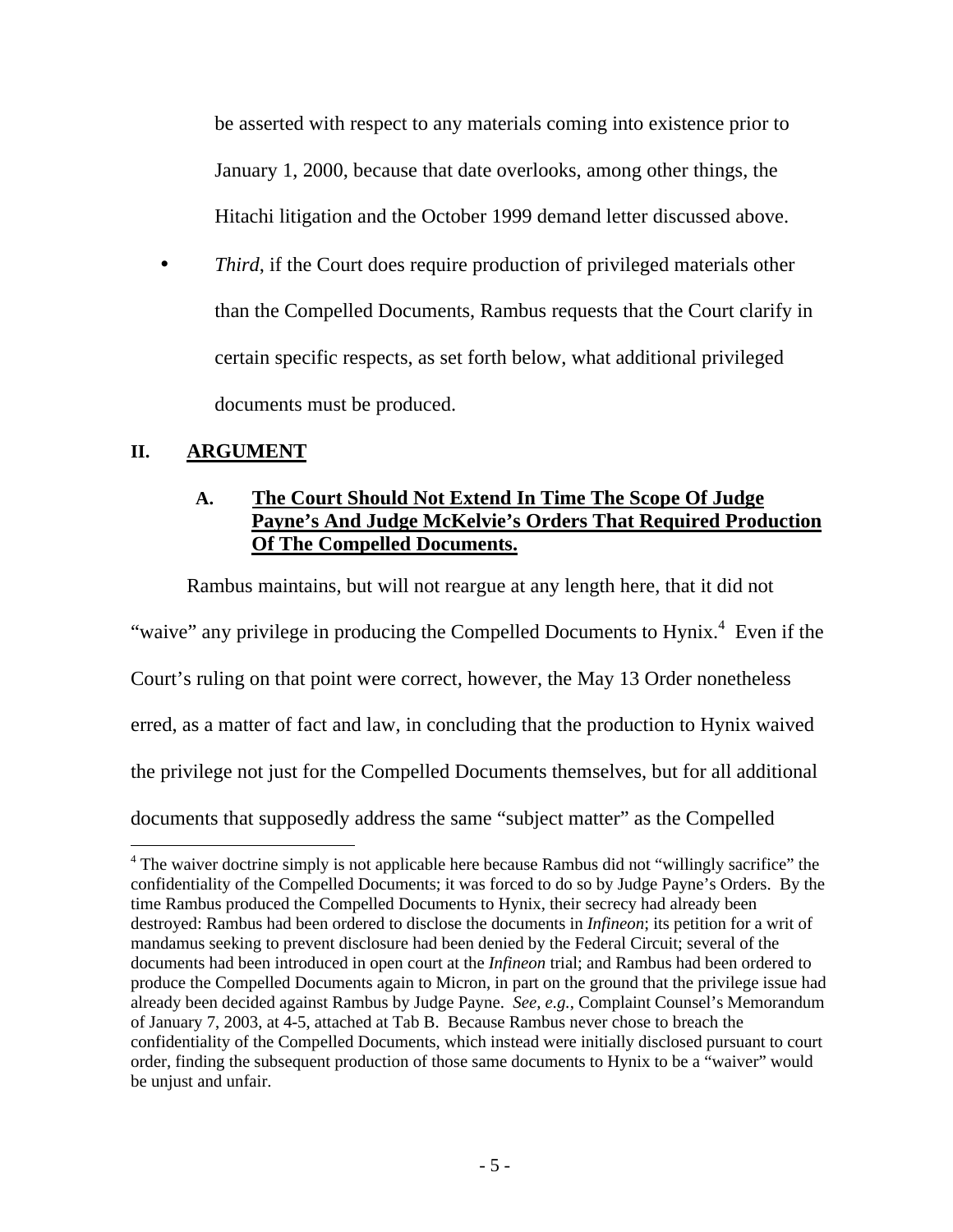Documents. *First*, under the controlling legal principles, there is no basis for finding any such "subject matter waiver" in the circumstances presented here. *Second*, even if there was such a basis, the waiver would need to be strictly limited to the subject matter defined by Judge Payne's Orders. These two arguments are separately addressed below.

#### **1. Because Rambus Did Not Produce The Compelled Documents For Tactical Advantage, There Is No Legal Basis For A Finding Of Subject-Matter Waiver.**

Even if Rambus's production of the Compelled Documents to Hynix could be construed as a "waiver" of the attorney-client privilege as to those specific documents, the May 13 Order nonetheless erred in concluding that the production to Hynix worked a sweeping waiver of attorney-client privilege for all additional documents that supposedly address the same "subject matter" as the Compelled Documents. For the privilege to be extinguished by the harsh and unusual remedy of "subject-matter" waiver, very specific types of fairness concerns must be demonstrated in the record. *It is beyond dispute that those concerns do not exist here*. Complaint Counsel have suffered no prejudice – and allege none – from Rambus's disclosure to Hynix. To the contrary, access to Rambus's attorney-client communications clearly inures to their benefit. On these facts, the subject-matter waiver doctrine should not be applied.

This proposition is made clear by the very cases on which the May 13 Order relies, albeit in portions not cited by that Order. These cases make plain that the blanket statement in the May 13 Order (at p. 5) that "a waiver of privilege covers all

- 6 -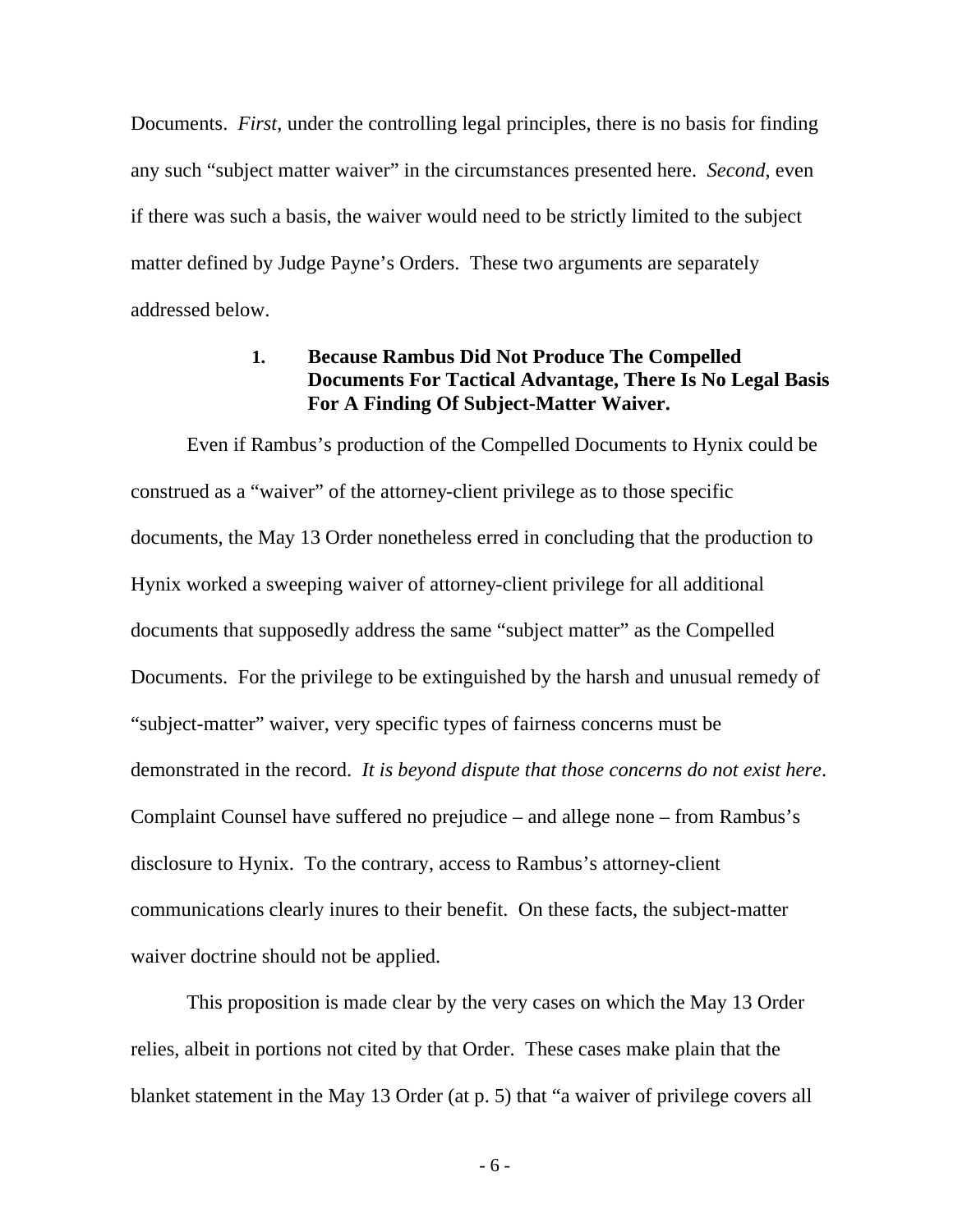information relating to the subject-matter for which information is waived voluntarily," is not a correct statement of the law.

Rather, the implied subject matter waiver rule is applied in light of its purpose: to prevent parties from gaining tactical advantage by using attorney-client privilege as both a sword and a shield. As the D.C. Circuit makes clear in the very decision on which the May 13 Order repeatedly relies for the imposition of subject-matter waiver, "[w]hen a party reveals part of a privileged communication *in order to gain an advantage in litigation*, it waives the privilege as to all other communications relating to the same subject matter because 'the privilege of secret consultation is intended only as an incidental means of defense and not as an independent means of attack, and to use it in the latter character is to abandon it in the former.'" *Sealed Case*, 676 F.2d at 818 (emphasis added) (cited in May 13 Order at 4, 5). Or, as the Second Circuit has put it, subject matter waiver is "based on fairness considerations" and "aim[s] to prevent prejudice to a party and distortion of the judicial process that may be caused by the privilege-holder's selective disclosure during litigation of otherwise privileged information." *In re von Bulow*, 828 F.2d 94, 101 (2d Cir. 1987). 5

The necessary corollary – also set forth in the cited D.C. Circuit precedent – is that a court should "not . . . impose full waiver as to all communications on the same subject matter where the client has merely disclosed a communication to a third party,

<sup>5</sup> *See also Tennenbaum v. Deloitte & Touche*, 77 F.3d 337, 340-41 (9th Cir. 1996) ("The doctrine of waiver of the attorney-client privilege is rooted in notions of fundamental fairness. Its principal purpose is to protect against the unfairness that would result from a privilege holder selectively disclosing privileged communications to an adversary, revealing those that support the cause while claiming the shelter of the privilege to avoid disclosing those that are less favorable.").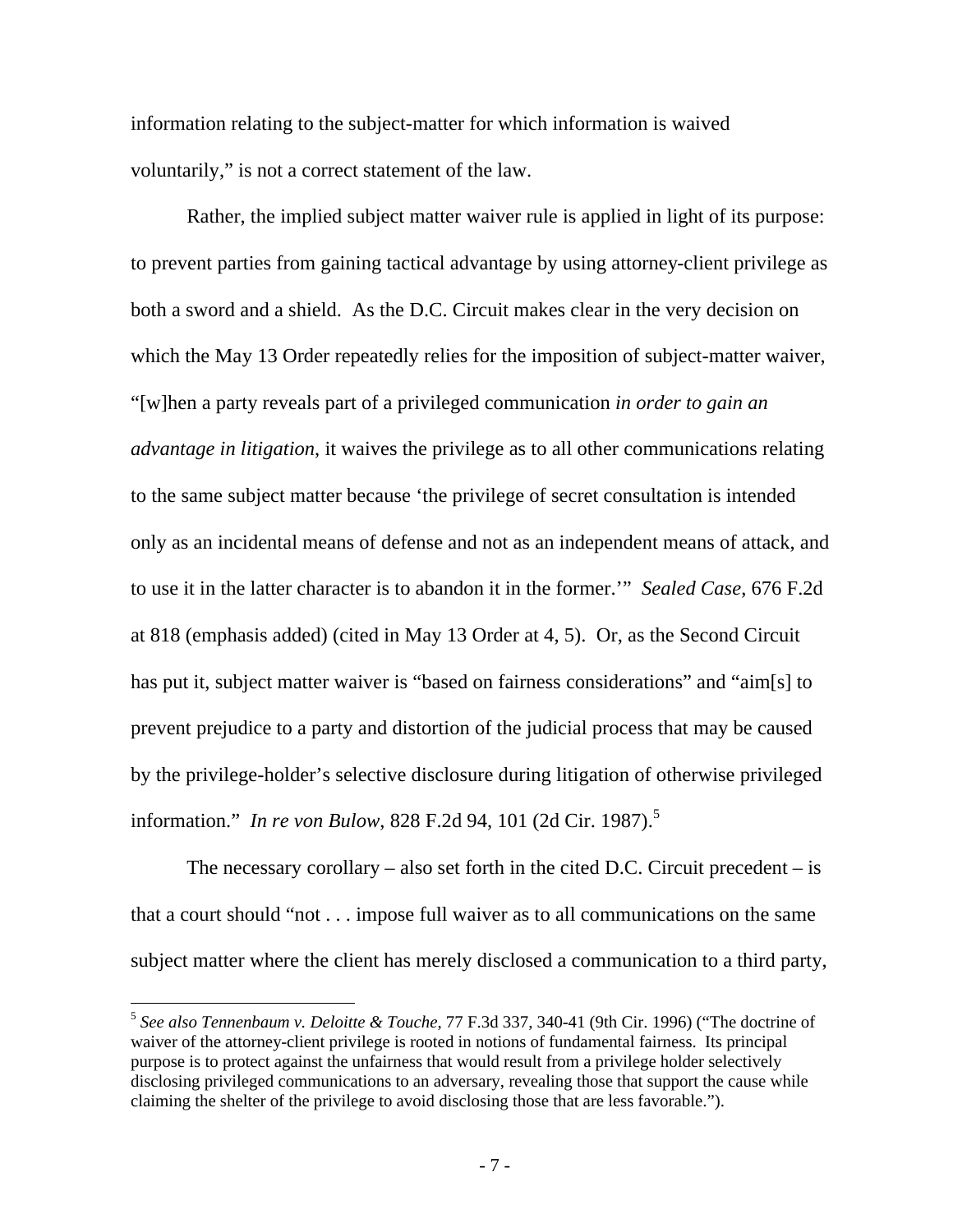as opposed to making some use of it." *Sealed Case*, 676 F.2d at 809 n.54; *see also In re United Mine Workers of Am. Employee Benefit Plans Litig.*, 159 F.R.D. 307, 308 (D.D.C. 1994) (noting that under D.C. Circuit case law, factual circumstances of disclosure should be examined "to prevent the scope of the subject-matter waiver from being unduly broad"). Indeed, *Weil v. Investment/Indicators, Research & Mgmt., Inc.*, 647 F.2d 18, 25 (9th Cir. 1981), on which the May 13 Order bases its determination of the scope of the waiver (May 13 Order at 5-6), specifically held that where opposing counsel was not prejudiced by the initial disclosure, extension of the waiver was inappropriate.<sup>6</sup>

The pertinent and critical question, then, is whether Rambus's production of the Compelled Documents in *Hynix* was made in order to gain an advantage in the litigation here. If it was not – and simply posing the question reveals that it was not – then the implied subject matter waiver rule is not applicable.

It is undisputed that Rambus did not produce the documents at issue to Hynix as a "sword" against the FTC (or, indeed, as a "sword" against Hynix). Rambus clearly would have preferred to preserve the confidentiality of the documents, but that confidentiality was lost when production of the documents was compelled in the *Infineon* and *Micron* litigations. Rambus obtained no tactical advantage through the

 $\overline{a}$ 

<sup>6</sup> *See also, e.g., United States v. South Chicago Bank*, 1998 WL 774001 (N.D. Ill. 1998) (no subject matter waiver even where bank selectively disclosed privileged communications to third parties but "did not gain a strategic advantage against the government"); *In re Commercial Fin. Servs., Inc.*, 247 B.R. 828, 847-49 (Bankr. N.D. Okla. 2000) ("Subject matter waiver applies only where partial waiver confers a tactical advantage. . . . The doctrine of subject matter waiver is narrowly construed and should only be employed when unfairness (i.e., tactical or strategic advantage) is implicated *otherwise, the doctrine of subject matter waiver serves no useful purpose*.") (emphasis added).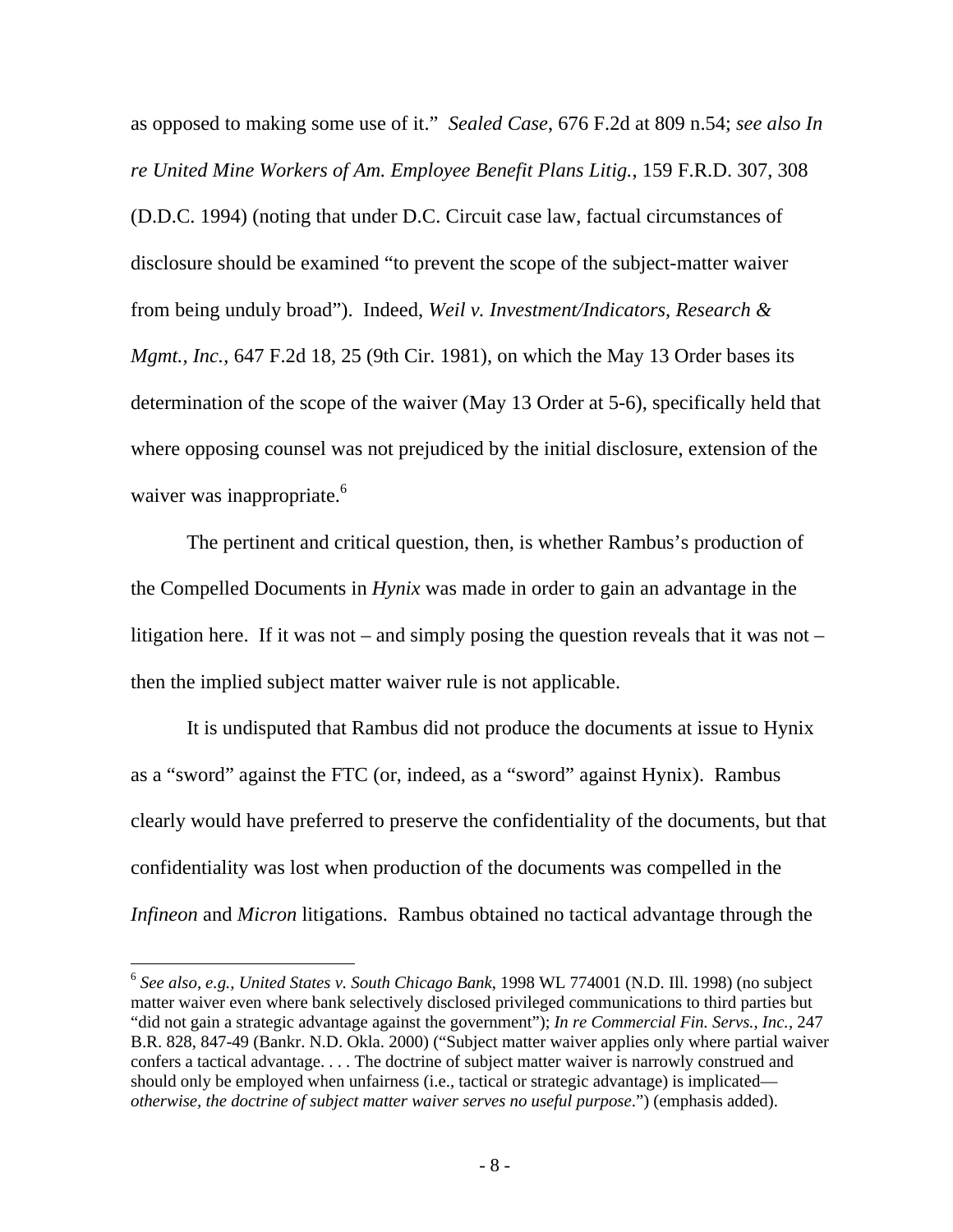production of those documents; if anything, it was disadvantaged, since it is Complaint Counsel, rather than Rambus, who seek to use the Compelled Documents. Accordingly, Complaint Counsel will incur no prejudice or disadvantage that necessitates the sweeping disclosure of privileged materials sought here.

The May 13 Order seems to recognize the fairness concerns that underlie the implied subject-matter waiver doctrine, but erroneously assumes such concerns to be implicated by Rambus's conduct in this proceeding. Thus, the Order states that "as a matter of fairness and consistency, Respondent cannot be permitted to gain an advantage by voluntarily disclosing materials to one adversary (Hynix) while protecting the same materials from another adversary" (presumably Complaint Counsel). As a matter of undisputed fact, no such inequity or inconsistency has occurred. Complaint Counsel were provided with all of the documents, and all of the discovery, produced to Hynix. There has been no unequal treatment.<sup>7</sup>

The May 13 Order speculates (without any basis) that Rambus may have derived some benefit from producing the Compelled Documents in *Hynix*, specifically, that it may have avoided the burden of litigating the privilege issue and the risk of a more adverse result. Even if this were true, and it is not  $\delta$ , it is irrelevant

 $<sup>7</sup>$  Indeed, in the context of the discussion of work product waiver, the Court seems to have reached</sup> this same conclusion: "Nor has the Respondent appeared to have made its voluntary disclosures of attorney work product materials in *Hynix* selectively in an attempt to achieve a strategic or tactical advantage, which could result in a broadening of the scope of its waiver." May 13 Order at 10 (citation omitted). The contrary conclusion reached in the discussion of attorney-client privilege is difficult to reconcile with the quoted holding in the work product section of the May 13 Order.

<sup>&</sup>lt;sup>8</sup> Hynix, for instance, may still seek production of additional privileged documents from Rambus; production of the Compelled Documents was not part of a negotiated compromise. Indeed, the fact that its attorneys have been present in the courtroom during every day of this proceeding suggests that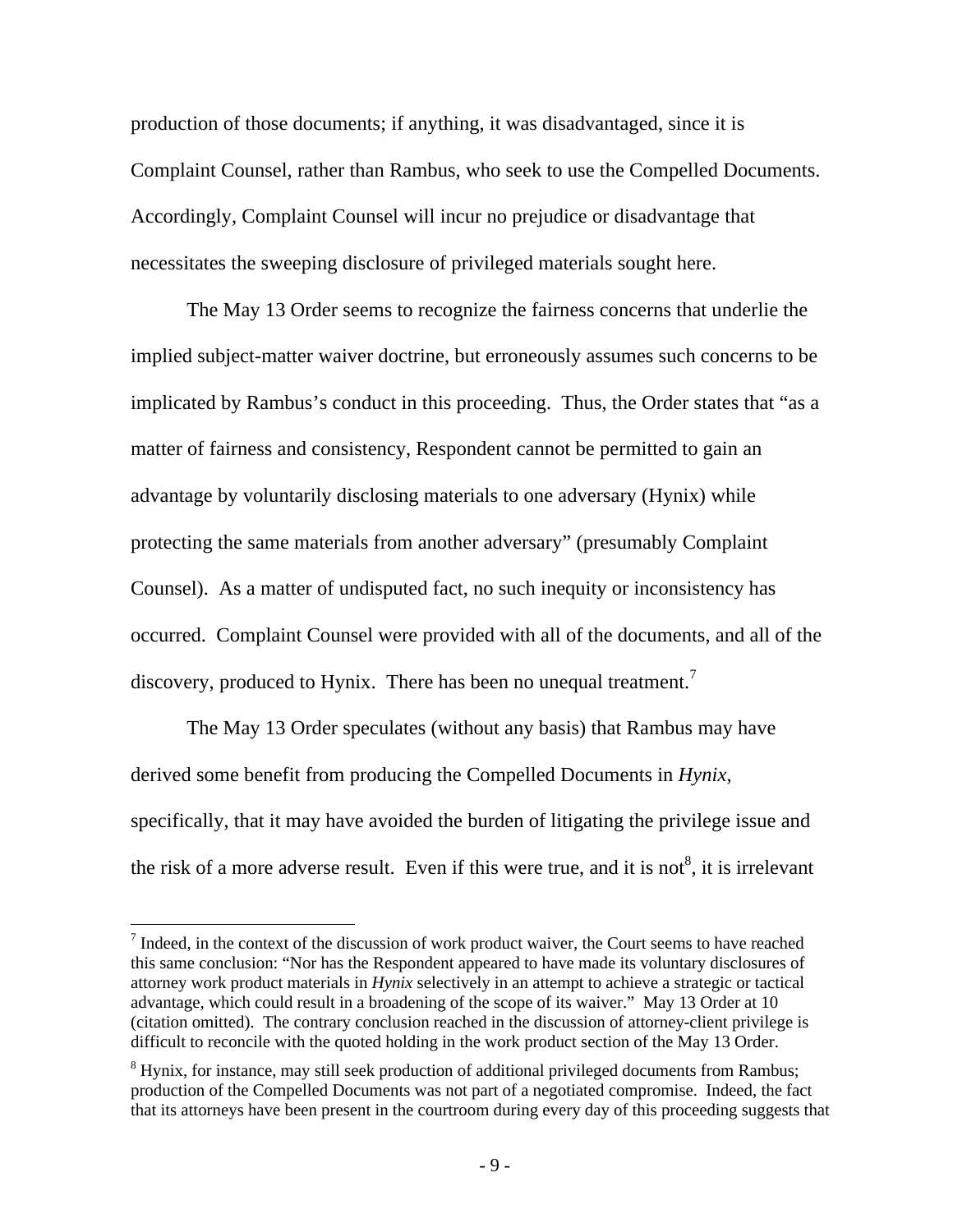to the concern underlying subject matter waiver: ensuring that a party may not "selectively disclos[e] privileged communications to an adversary, revealing those that support the cause while claiming the shelter of the privilege to avoid disclosing those that are less favorable." *Tennenbaum v. Deloitte & Touche*, 77 F.3d at 340-41. It is undisputed that Rambus did not selectively reveal favorable confidential documents while shielding less helpful ones behind the privilege. Accordingly, there was no intended or actual prejudice to Complaint Counsel, and no proper legal basis for the harsh resort to subject-matter waiver.

In sum:

"This is not a case in which the holder of the privilege affirmatively seeks to use privileged testimony while preventing his adversary from examining the remainder of the communication. . . . [Defendant] has not sought to utilize the [disclosed] documents in this litigation, but rather, has merely disclosed them in response to [plaintiff's] broad discovery requests. In fact, it is [plaintiff], not [defendant] that wishes to use this material. 'Thus it cannot be said that [defendant] is using the privilege as both a sword and a shield. Rather, because [defendant] has partially let down its shield, [plaintiff] insists that it must be stripped entirely.'"

*Stratagem Dev. Corp. v.. Heron Int'l N.V.*, 153 F.R.D. 535, 544-45 (S.D.N.Y. 1994)

(citations omitted) (rejecting "subject matter" extension of privilege waiver).

Accordingly, the May 13 Order should be reconsidered and the portions of that

Order founded on an application of the subject matter waiver doctrine should be

reversed.

immediate efforts will be made to apply or expand upon this Court's ruling in the ongoing private litigation.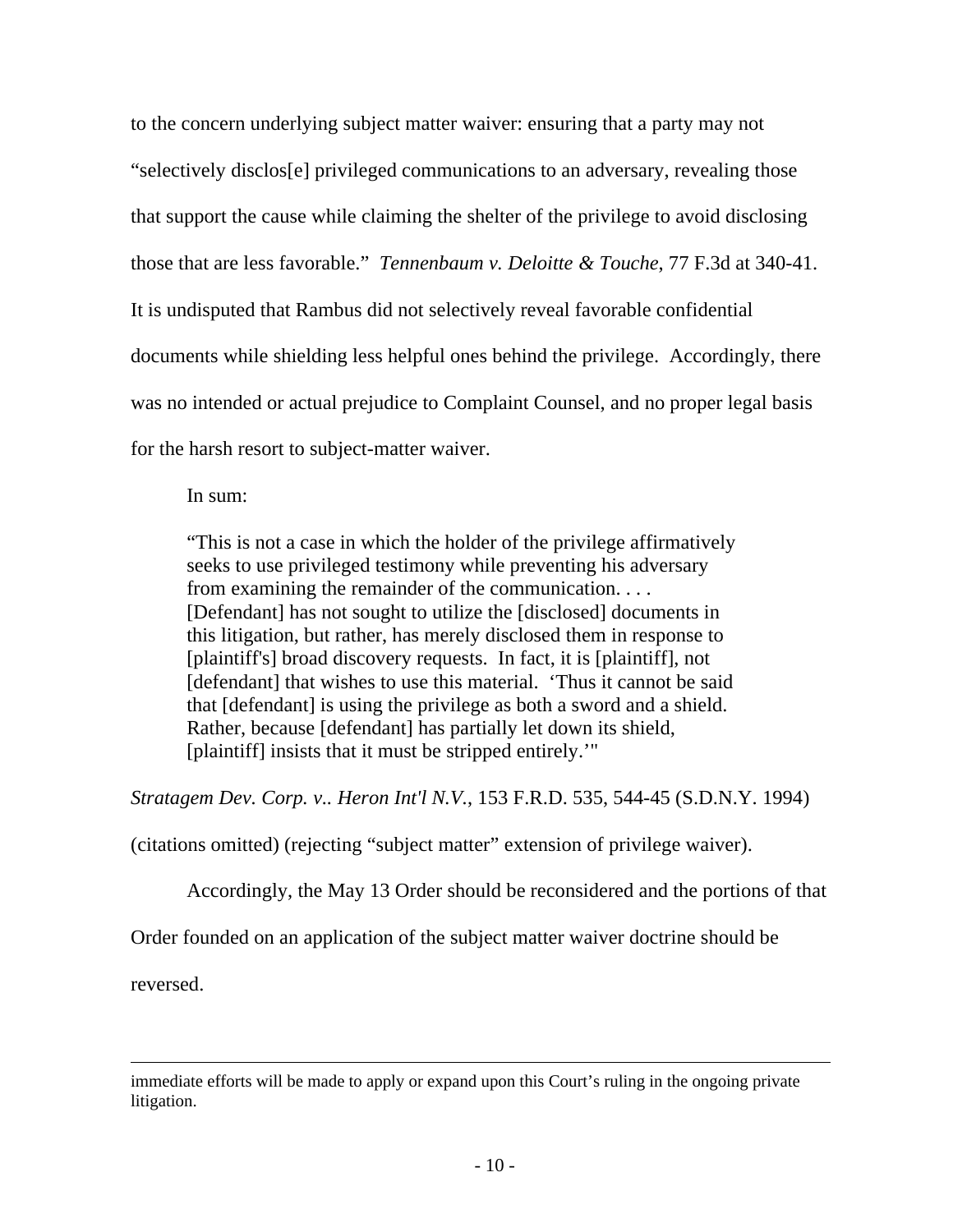## **2. Even If The Court Reaches To Apply Subject-Matter Waiver Doctrine Here, The May 13 Order Construes The "Subject Matter" Of The Waiver Far Too Broadly.**

Even if the Court should somehow find that Rambus used the Compelled Documents as a "sword" when it produced them to Hynix, and thus were to conclude that the subject-matter waiver doctrine should apply, the Court still should limit the scope of any implied subject-matter waiver as narrowly as possible, consistent with the underlying fairness principle. The May 13 Order, by construing the "subject matter" of an implied waiver more broadly than the subject matter of the original compelled disclosure, thus failed to comport with the controlling legal principles.

Courts considering the scope of a subject-matter waiver "attempt to construe the subject matter as narrowly as possible." Paul R. Rice, *Attorney-Client Privilege in*  the United States § 9.85 (1999).<sup>9</sup> Moreover, "the scope of any waiver by virtue of disclosure [i]s to be defined by the so-called 'fairness doctrine', which aim[s] to prevent prejudice to a party and distortion of the judicial process that may be caused by the privilege-holder's selective disclosure during litigation of otherwise privileged information." *In re Kidder Peabody Sec. Litig.*, 168 F.R.D. 459, 469 (S.D.N.Y. 1996) (citations and quotation marks omitted).

<sup>9</sup> *See*, *e.g.*, *In re Commercial Fin. Servs., Inc.*, 247 B.R. at 848 ("Subject matter waiver is narrowly construed [and] applies only where partial waiver confers a tactical advantage."); *Aclara Biosciences, Inc. v. Caliper Technologies Corp.*, 2001 WL 777083 (N.D. Cal. 2000) (scope of subject matter of waiver of privilege should be construed narrowly); *In re Subpoena Duces Tecum Served on Willkie Farr & Gallagher*, 1997 WL 118369 at \* 3-4 (S.D.N.Y. Mar. 14, 1997) ("a complete subject matter waiver applies when a party seeks to use the privilege selectively, as both a sword and shield in litigation, . . . [and] requires that the remedy be narrowly tailored to address the potential prejudice"); *United States v. Skeddle*, 989 F.Supp. 905, 909 n.2 (N.D. Ohio 1997) ("Realizing that fairness is at the heart of the waiver issue, courts have generally held that the 'same subject matter' is to be viewed narrowly.").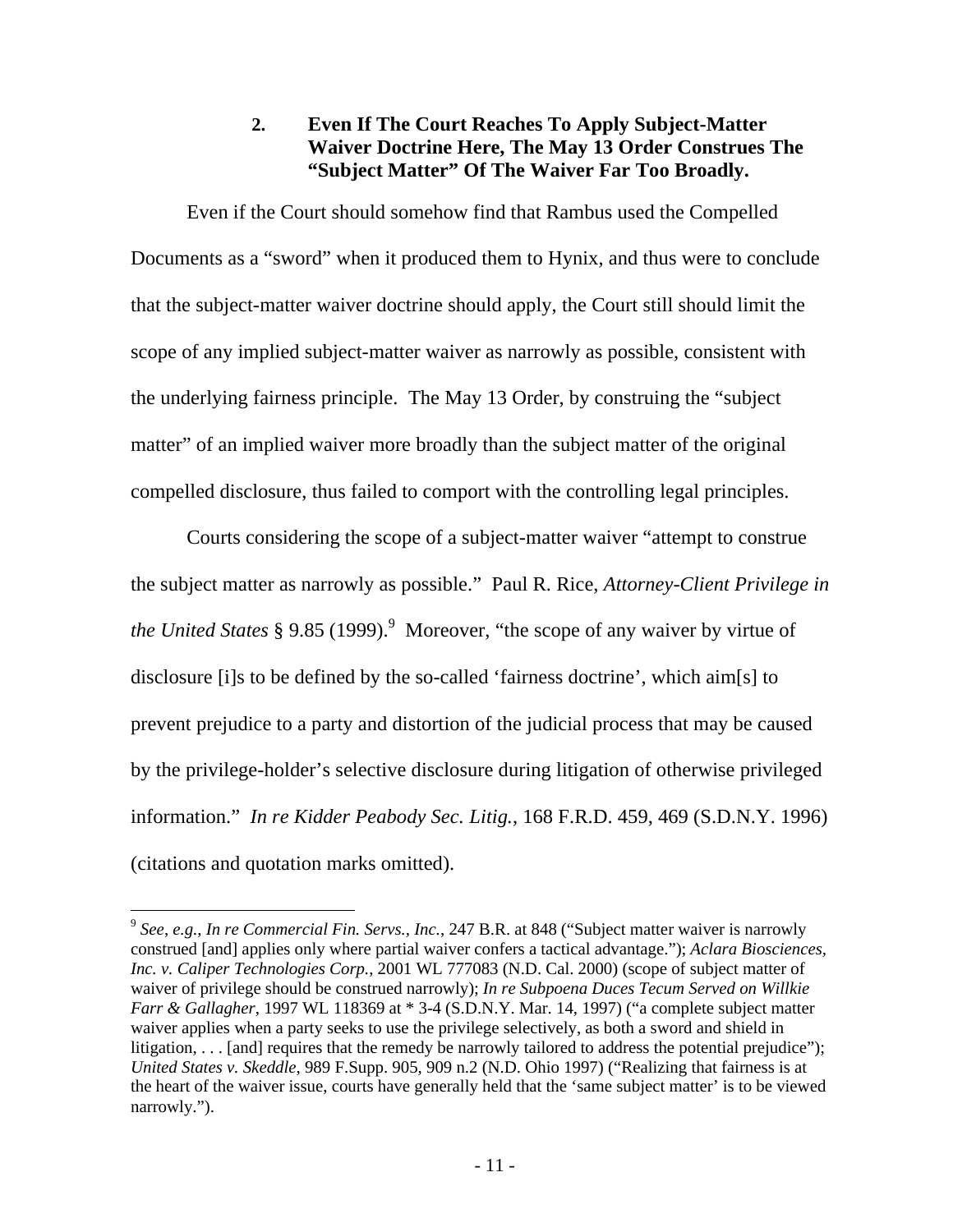The extent of any implied subject-matter waiver therefore "turns on the circumstances" of the initial disclosure. *Id.; see also Katz v. AT&T Corp.*, 191 F.R.D. 433, 440 (E.D. Pa. 2000) (scope of waiver is informed by "the purpose served by" and "the content of" the disclosure).<sup>10</sup> Specifically, "the purpose of the disclosure cannot be ignored in defining the temporal scope of the waiver." *Katz*, 191 F.R.D. at 440; *see also, e.g., Pray v. The New York City Ballet*, 1998 WL 558796 (S.D.N.Y. 1998) (waiver of attorney communications involved in internal investigation raised as a defense in sexual harassment case does not waive privilege as to attorney advice given at the conclusion of the investigation).

In many cases involving the determination of the proper scope of a subject matter waiver, the evidence is murky as to the purpose of the original disclosure, and thus as to the temporal limitation of the waiver. In those situations, courts must struggle to devise appropriate limitations on the scope of the waiver by drawing inferences from the available contemporaneous evidence.

The fact record here is unusual, by contrast, in that there is no uncertainty as to the appropriate scope of the subject matter. Here, official court documents tell us the exact scope of the subject matter – both as to topic and time. The time frame of Judge Payne's order was expressly limited to December 1991 through June 1996 – the period beginning when Rambus attended its first JEDEC meeting and ending when it formalized its decision not to renew its membership. *See* Transcript of Telephone

 $\overline{a}$ 

<sup>&</sup>lt;sup>10</sup> See also In Re Grand Jury Proceedings Oct. 12, 1995, 78 F.3d 251, 255 (6<sup>th</sup> Cir. 1996) (where initial disclosure was limited to certain aspects of marketing plan, there was no subject matter waiver as to communications regarding other aspects of plan).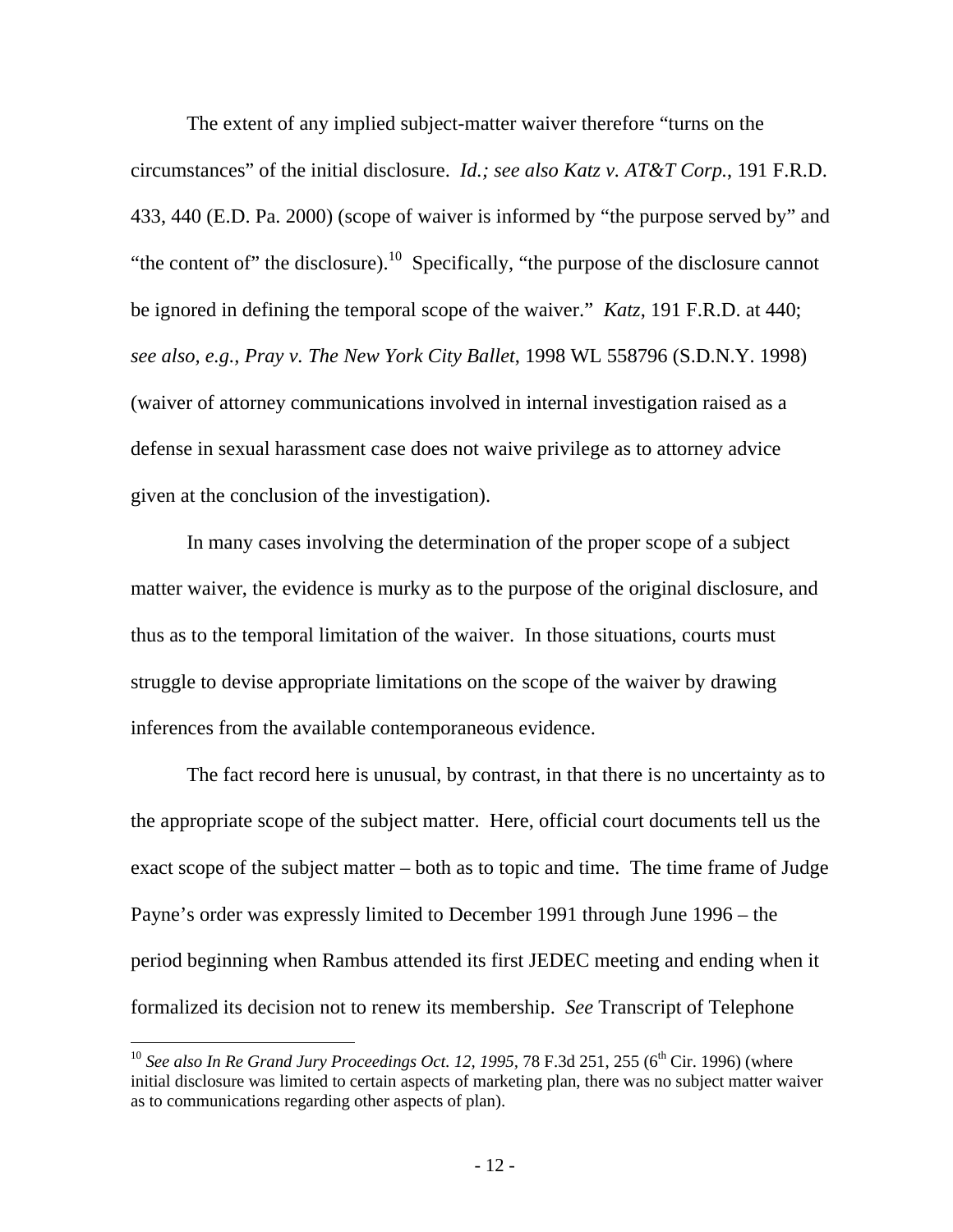Conference, April 6, 2001, *Rambus Inc. v. Infineon Technologies A.G.*, at 8, attached at Tab D. This temporal limitation arose specifically from the circumstances of the compelled disclosure. Infineon's theory of fraud, which underpinned application of the crime-fraud exception, was that Rambus had violated its duty of disclosure while it was a JEDEC member, and that membership ended no later than June 1996. *See Rambus, Inc. v. Infineon Technologies AG*, 164 F. Supp. 2d 743, 777 (E.D. Va. 2001) (Judge Payne's Order finding that finding that Rambus had no duty to disclose patents or patent applications relating to a standard not under formal consideration while Rambus was a JEDEC member).

In the *Micron* case, when a similar subject matter waiver argument was presented, Judge McKelvie recognized that he was not writing on a clean slate, and that Judge Payne had already clearly defined the subject matter of the compelled disclosure, including its temporal component. *See* Transcript of Telephone Conference, May 16, 2001, *Micron Technology, Inc. v. Rambus, Inc.*, at 24, attached at Tab C. Although Micron argued that Rambus should also be required to produce other documents on the same subjects created outside of the December 1991 through June 1996 time frame, Judge McKelvie rejected this request, stating:

"[T]o the extent that Micron wants . . . to expand [discovery of privileged materials] beyond the June '96 date, under the theory that there's no privilege and that Micron shouldn't be bound by the time limitation set by Judge Payne . . . . I think Micron has to re-establish here, in front of me, a basis for finding no privilege . . . ."

*See* Transcript of Telephone Conference, November 7, 2001, *Micron Technology, Inc. v. Rambus, Inc., at 43-44, attached at Tab A. Micron has not established the basis*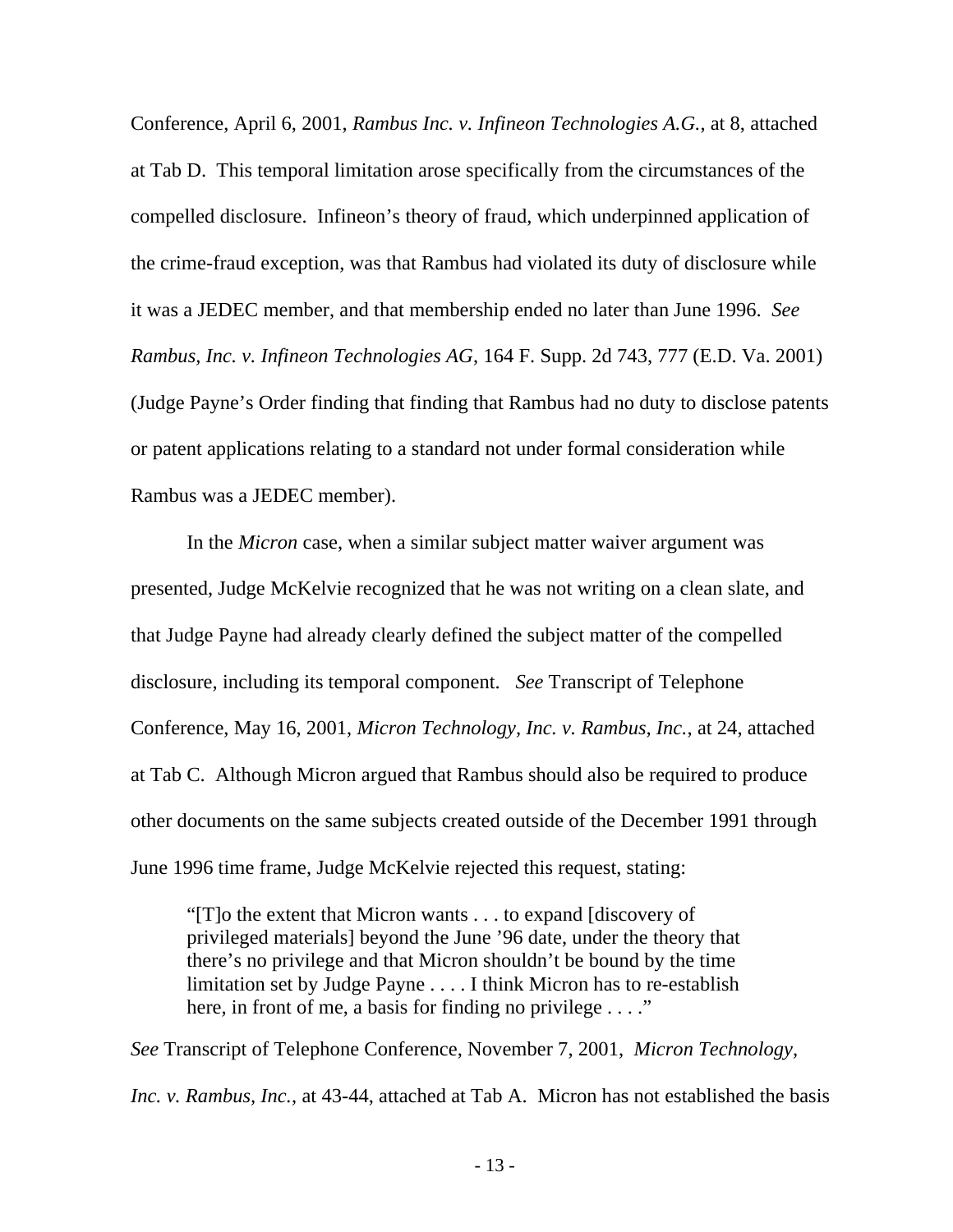for such a finding. Complaint Counsel tried to do so, but were unsuccessful. May 13 Order at 11-12.

In disregarding the temporal limitation imposed first by Judge Payne, and then by Judge McKelvie (May 13 Order, at 6 n.9), this Court clearly erred. The scope of a privilege waiver based upon a supposed "voluntary" production of documents necessarily turns upon the issues *implicated by the waiver in the case where the*  waiver occurred.<sup>11</sup> As one court noted, "if the scope of waivers are defined too broadly, parties will be reluctant to share privileged documents if a limited disclosure will expose them to an unanticipated and broad waiver of privilege" and thus such broad waivers would be "inconsistent with the principles of fundamental fairness." *Applied Telematics, Inc. v. Sprint Corp.*, 1995 WL 567436, \*2 (E.D.Pa. 1995) (finding "unreasonable and against case law" a claim that defendant's reliance on outside counsel's opinion of non-infringement in defense to willfulness charge effectuated waiver as to all privileged communications about patent"); *see also Saint-Gobain/Norton Indus. Ceramics Corp. v. General Elec. Co.*, 884 F. Supp. 31, 33-34 (D. Mass 1995) (waiver of privilege as to validity issues does not constitute waiver as to infringement issues).

<u>.</u>

<sup>&</sup>lt;sup>11</sup> The question whether this case involves issues beyond the scope of those raised in *Infineon, Micron* and *Hynix* (May 13 Order at 6 n.9) is irrelevant to the subject-matter waiver inquiry. Similarly, speculation as to whether or not the *Infineon* and *Micron* courts could, or might in other circumstances, have framed a broader subject-matter for their compelled disclosure is immaterial. The scope of any waiver is determined not by the allegations in the current matter, but rather by the actual purpose and circumstances of the original disclosure.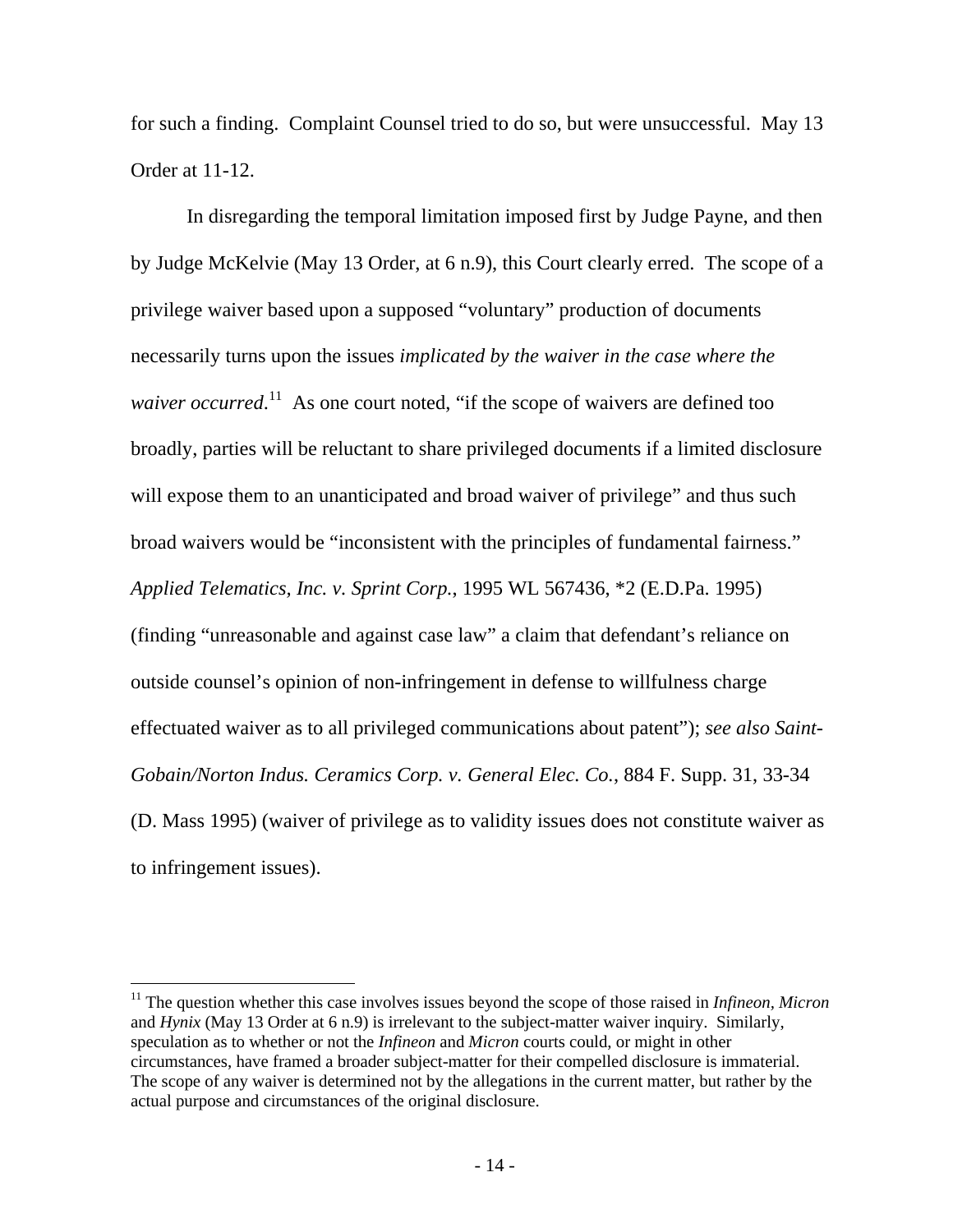Accordingly, the May 13 Order, in failing to hew closely to the temporal limitations defined by Judge Payne, clearly fell short of the legal standard. It failed to limit the scope of the waiver to the temporal subject matter of the original compelled disclosure, which was restricted to the December 1991 to June 1996 time period.

Furthermore, as a matter of general policy, the May 13 Order has broad implications for Commission practice, for it renders meaningless Complaint Counsel's assurances (in this and other cases) that, in light of the "discussions and negotiations that preceded [Rambus's] production [of the Compelled Documents], they are "not arguing that the production to Complaint Counsel independently waived Rambus's privilege." Complaint Counsel's Memorandum of January 7, 2003, at 2 n.2, attached at Tab B. Unless corrected, the Order's untethered interpretation of subject-matter waiver will undoubtedly undermine the utility of such assurances by Complaint Counsel because it will prompt litigants in other cases to argue not only that such negotiated disclosures waived the privilege as to the documents actually produced in this or future FTC proceedings, but also to substantial numbers of additional communications, without temporal limit. *Cf*. *Nolan v. City of Yonkers*, 1996 WL 120685 (S.D.N.Y. 1996) ("[R]ecognizing a wider subject matter waiver under the circumstances of this case would actually impede the factfinding and judicial process by making it less likely that [parties] would consent to the government's request for limited waivers of attorney client privilege for fear that such limited waivers would later be expanded by means of the application of the subject matter waiver doctrine"). Such developments will lead all parties in FTC matters to

- 15 -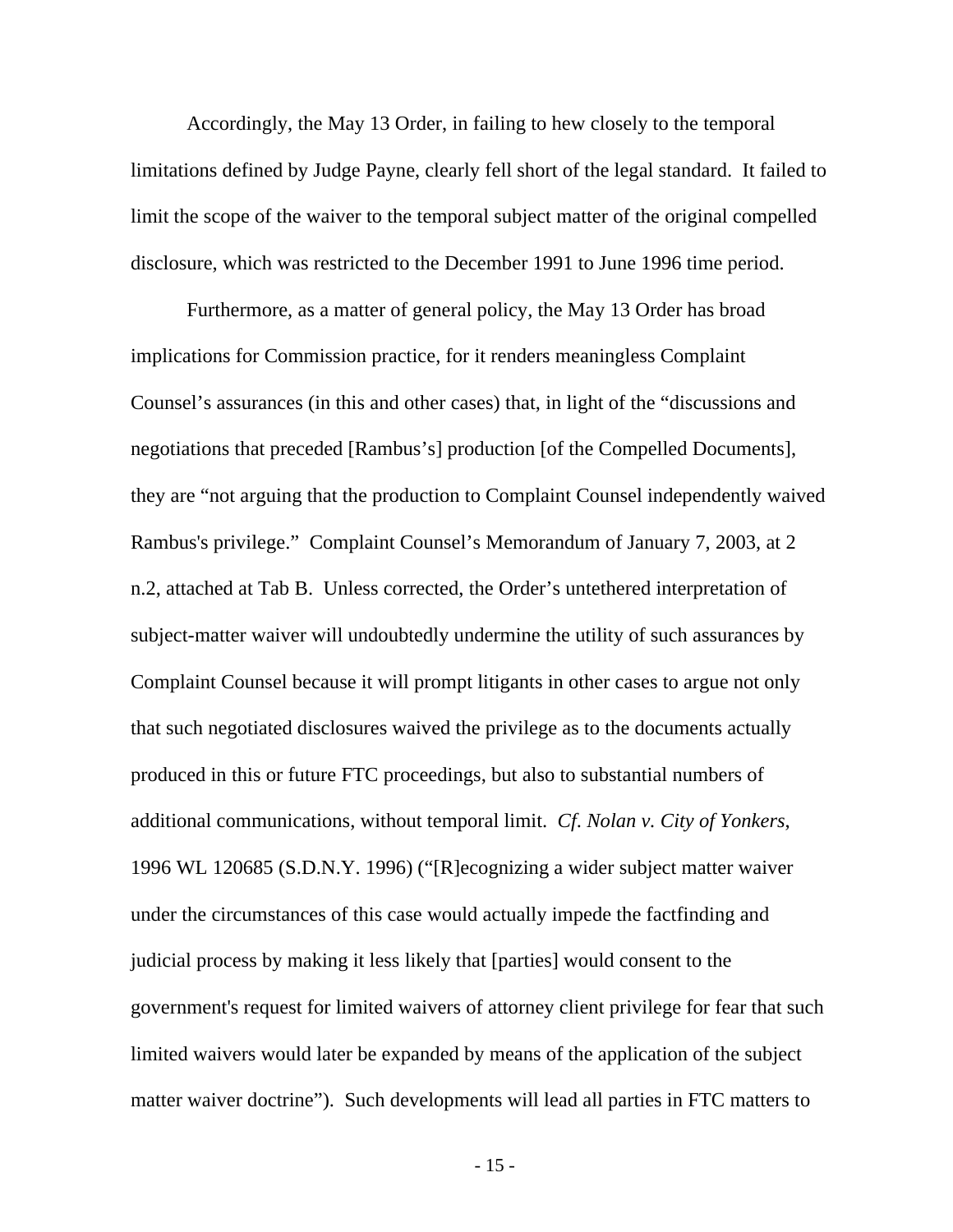exhaust their appellate rights before producing any arguably privileged documents, just as Rambus now feels compelled to seek immediate relief from the Court of Appeals in the absence of reconsideration of this aspect of the May 13 Order.

For these reasons, the sweeping subject matter waiver ruling – unbounded in time and unanchored to the purposes of the waiver rule or the circumstances of disclosure – works great harm to the fundamental protections of the attorney-client privilege, and should be reconsidered and reversed.

### **B. Rambus Is Entitled To Work Product Protection Beginning In Mid-1999 With Respect To Possible Litigation Involving JEDEC-Complaint DRAMs.**

If the Court reverses its temporal expansion of Judge Payne's and Judge McKelvie's orders, it would no longer be necessary to determine the scope of the work product protection that Rambus is entitled to assert during the post-June 1996 time period. On the other hand, if the Court maintains its position that there was a subject matter waiver of the attorney-client privilege that extends from 1996 until May 13, 2003, or perhaps even beyond that date into the future, then the temporal scope of the work product protection that Rambus is entitled to assert is pertinent.

As the Court has recognized, Rambus has not waived its work product protection for post-June 1996 documents. May 13 Order at 8. Thus, the relevant issue is whether documents that otherwise would fall within the scope of the May 13 Order – within the subject matter limits of Judge Payne's Orders extended in time and previously protected by the attorney-client privilege – also are protected by the work product doctrine. As the Court recognizes, the parties *did not directly brief this* 

- 16 -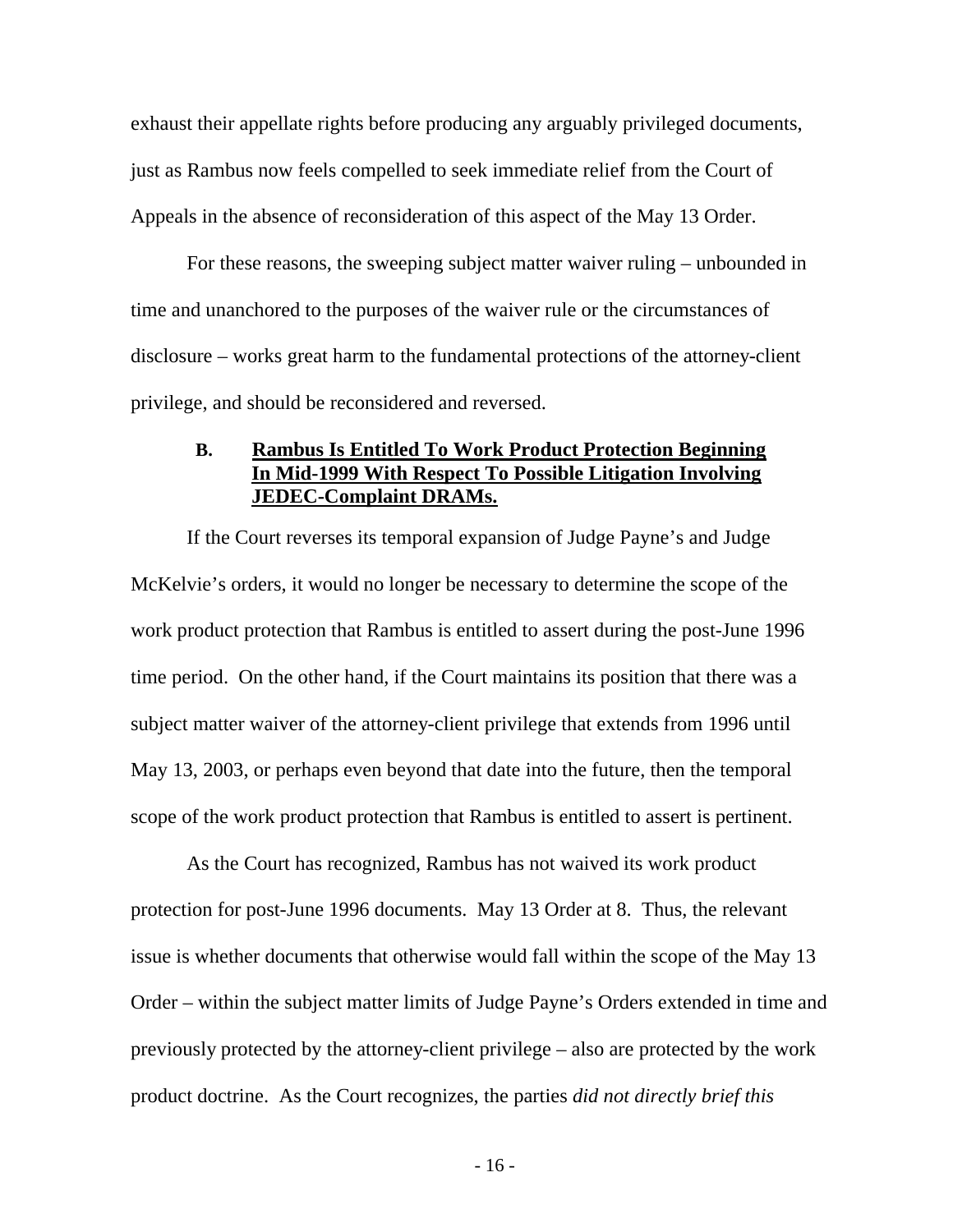*issue*. <sup>12</sup> As a consequence, the Court was left to form conclusions based on an incomplete record and, in doing so, made an erroneous finding at odds with an earlier determination by Judge Timony. The Court also unfairly accused Rambus of asserting inconsistent positions. These points are discussed more fully below.

Rambus submits that the Court should not make a generalized finding as to the earliest date on which Rambus can assert work product protection in connection with JEDEC-specific litigation. Rather, Rambus should simply log documents entitled to work product protection (as it already has), and any issues raised by that log can later be addressed. However, if the Court intends to fix such a date at this time, the date it fixes should be mid-1999.

This position is based on the following facts: Rambus sent a demand letter to Hitachi on or about October 22, 1999. Obviously, for some period of time prior to sending this letter, Rambus was contemplating specific litigation against Hitachi with respect to JEDEC-compliant DRAM. (That litigation ultimately was filed on January 18, 2000, and later settled.) Rambus should thus be permitted to assert work product protection for matters relating to JEDEC-compliant DRAM beginning at a reasonable

 $\overline{a}$ 

 $12$  For its part, Rambus perceived no need to brief these issues because they were not presented in Complaint Counsel's motion. Complaint Counsel relied solely on a waiver rationale for production of both attorney-client communications and work product material, and did not challenge the propriety of any of Rambus's specific assertions of work product protection, which were set forth on Rambus's privilege logs. Rambus expected that its log of those documents, otherwise within the scope of any order compelling further production and as to which it asserts work product protection, would properly frame for the Court's resolution the propriety of Rambus's assertion of the work product doctrine. If Complaint Counsel contend that any documents withheld from production on work product grounds are not properly protected by that doctrine, they may challenge the assertion of the work product protection and, if the matter was not resolved through the meet and confer process, a motion to compel could then be brought.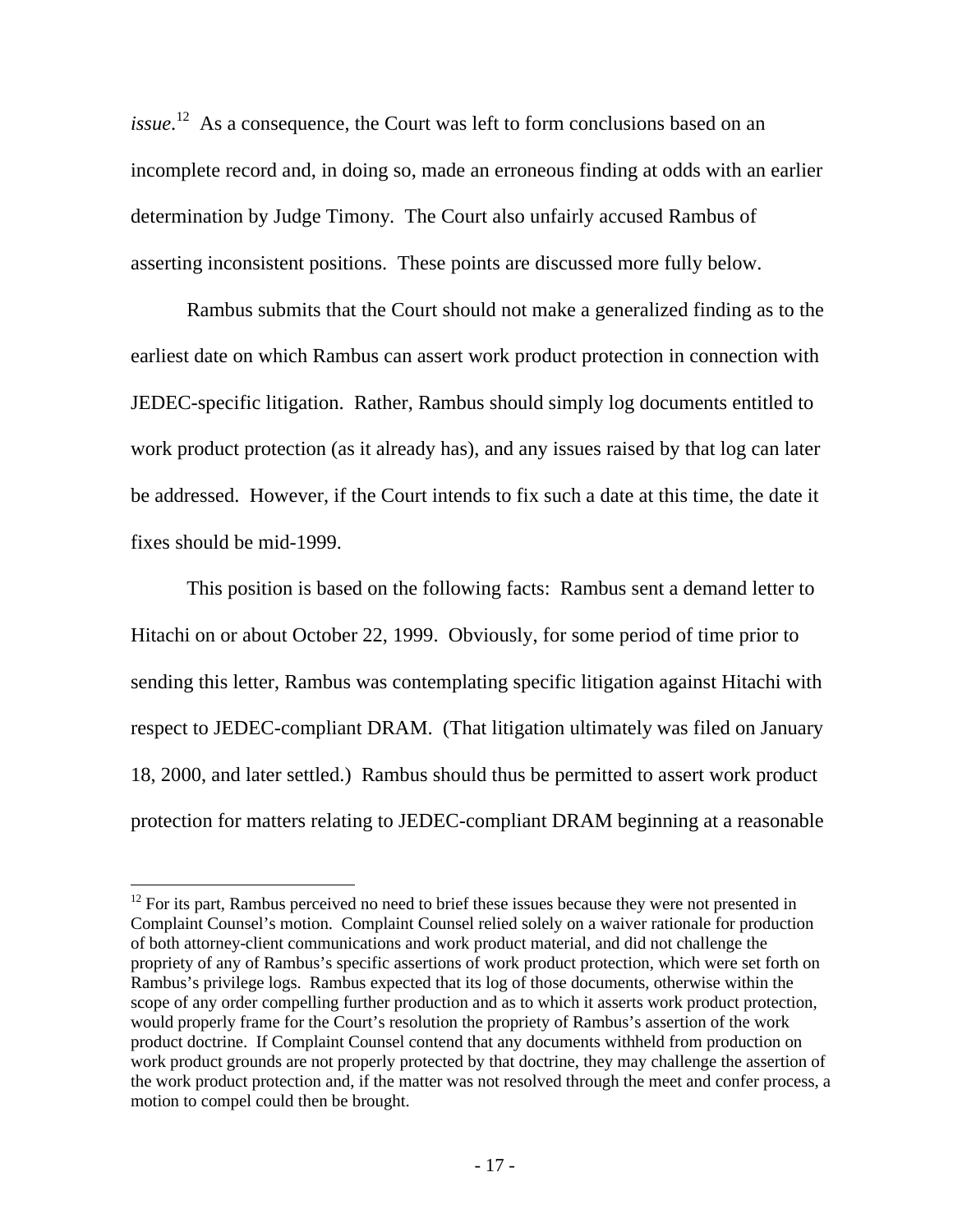period of time before the demand letter was sent.

As the Court has recognized, there does exist a tension between Judge Timony's conclusion that Rambus "knew or reasonably could anticipate RAM-related litigation" by mid-1998 when it chose to commence its document retention program (February 26, 2003 Order on Complaint Counsel's Motions for Default Judgment and for Oral Argument at 6) and the conclusion in the May 13 Order that Rambus "has no basis for asserting the attorney work product privilege for any materials coming into existence prior to January 1, 2000" (May 13 Order at 9-10). Further, the Court noted in its May 13 Order that Rambus "broadly asserts that any materials prepared by or at the direction of its attorneys post-June 1996 are subject to the attorney work product privilege." Rambus's counsel have been unable to locate such a statement in their prior briefs, but to the extent such a statement was made, it was incorrect. Rambus has consistently contended (or at least has intended to contend) that it was not contemplating any specific litigation regarding JEDEC-compliant DRAM at the time it implemented its document retention policy, in mid-1998. Whatever finding of fact is made with respect to when Rambus first contemplated specific litigation regarding JEDEC-compliant DRAM should be consistent with any findings that are made with respect to whether Rambus, when it was implementing its document retention program, contemplated specific litigation regarding JEDEC-compliant parts.

With this caveat, Rambus asserts that it should be entitled to assert the work product protection with respect to contemplated litigation involving JEDECcompliant DRAM beginning in mid-1999.

- 18 -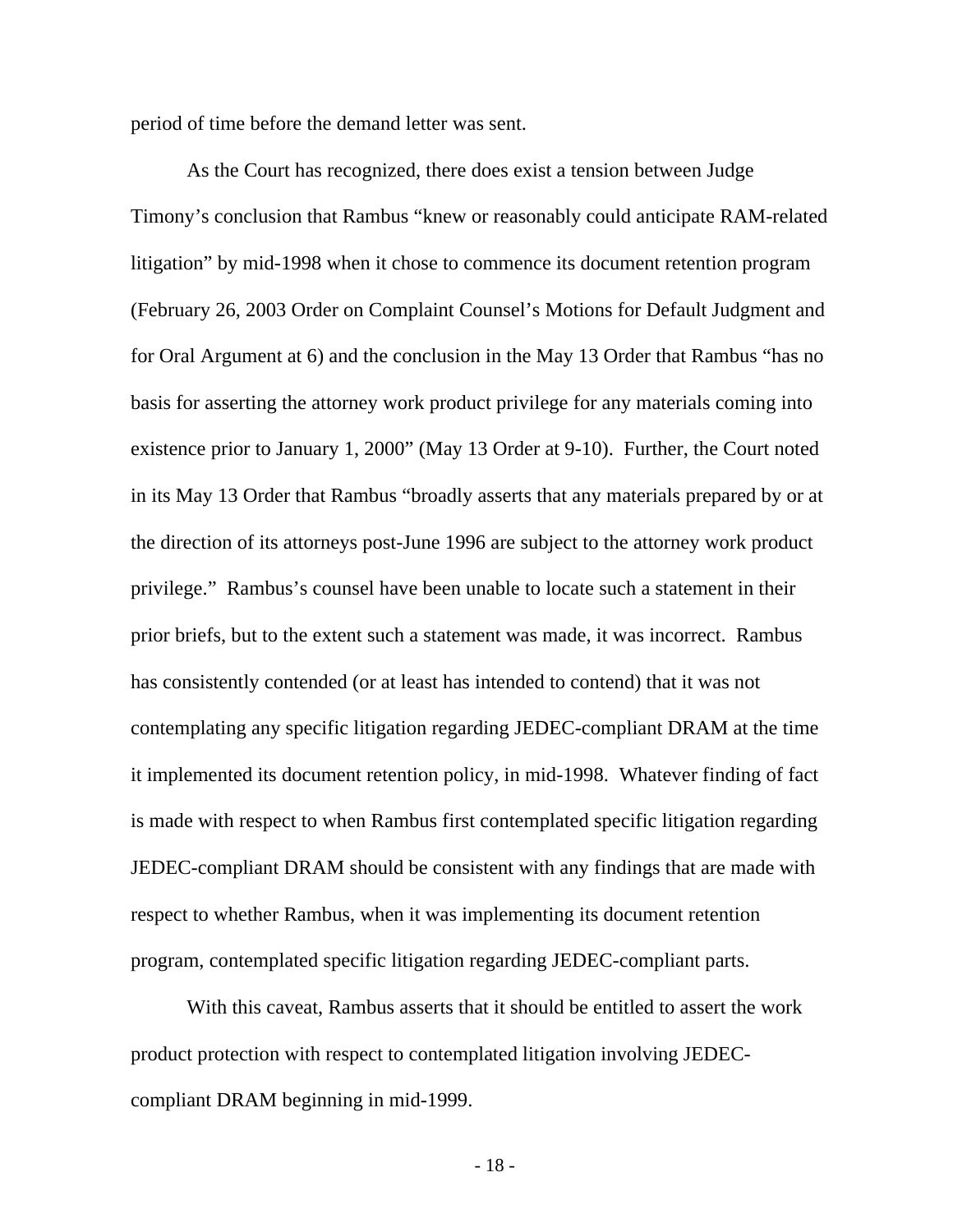## **C. If The May 13 Order Is Not Limited To The Same Scope As Judge Payne's Orders, Further Clarification Of It Is Required.**

As the Court is aware, it is critically important that Rambus be clearly apprised of any obligation being imposed on it to produce privileged documents beyond those included in the set of Compelled Documents. Without clear guidelines, Rambus cannot be certain it has complied with the Court's directions and other courts who later may review this Court's orders may not otherwise be certain of the exact parameters of the obligations imposed. For these reasons, in the event this Court denies Rambus's request that it limit the ultimate scope of its May 13 Order to the Compelled Documents, Rambus asks that the Court clarify the scope of its May 13 Order in several respects, as described below.

First, as the May 13 Order notes, only two of the topics – topics  $(3)$  and  $(4)$  – require production of documents created or dated after June 1996. May 13 Order at 7. So long as Rambus has produced to Complaint Counsel all of the documents falling within topics  $(1)$ ,  $(2)$ ,  $(5)$  and  $(6)$  that it was required to produce by Judge Payne's Orders, no further production as to those topics is required.

Second, topic (4) plainly requires production of documents from September 2000. Rambus understands topic (4) not to require production of documents created or dated after that presentation was made. For instance, if Rambus's counsel recently gave legal advice to Rambus about the implications of that September 2000 presentation, such as its implications in this litigation, any documents reflecting such advice after September 2000 would not be within the scope of either Judge Payne's

- 19 -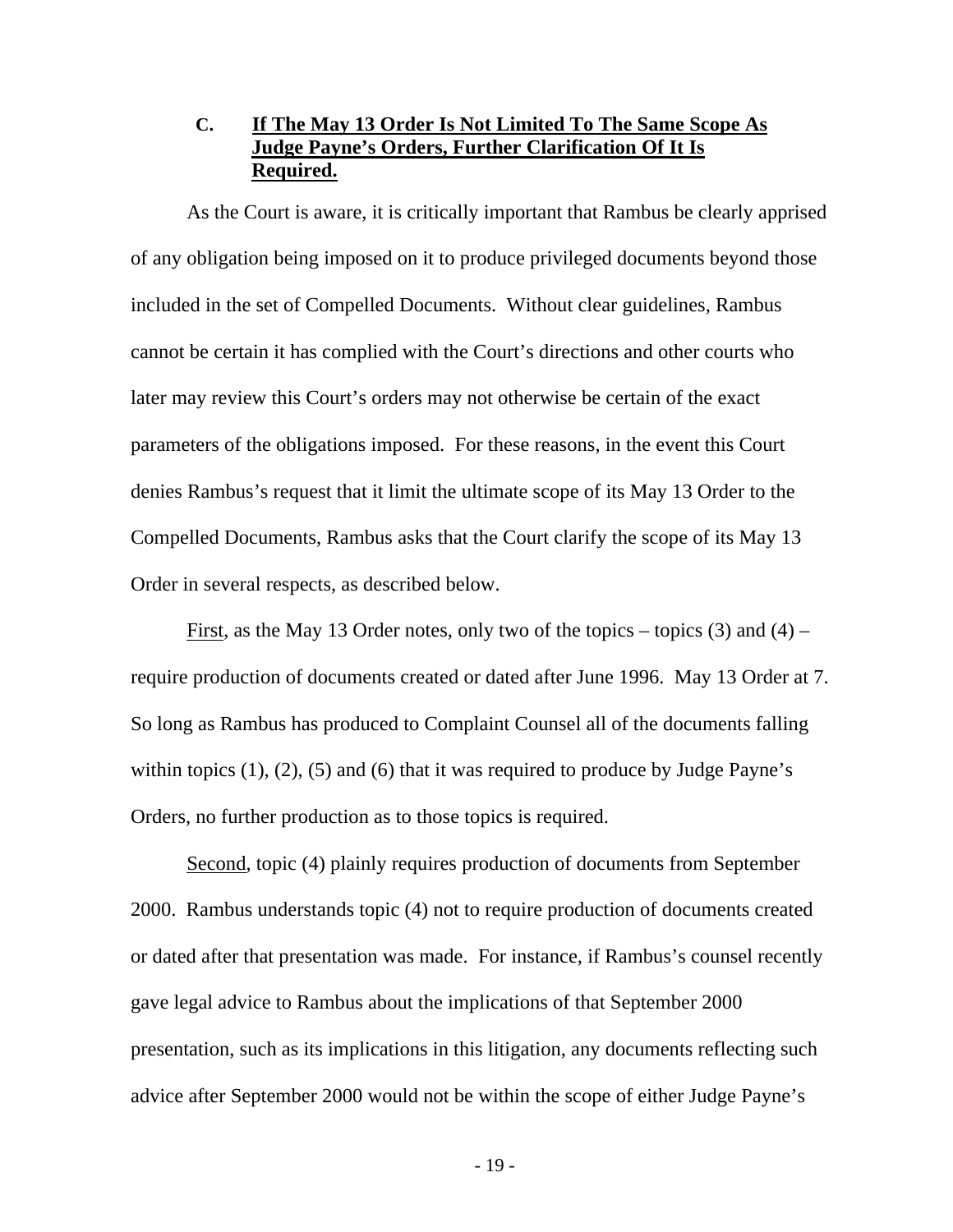Orders or this Court's May 13 Order.

Third, as Judge Payne's Orders were applied at the time, topic (3) was limited to efforts to broaden patent claims in applications deriving from the original '898 application. It did not apply to other U.S. patents or patent applications and did not apply to any foreign patents. These limitations were consistent with the issues being litigated before Judge Payne and with the clear import of the evidence that JEDEC members were not expected or encouraged to disclose foreign patents or foreign patent applications.<sup>13</sup> Since the subject matter was so defined in connection with Judge Payne's Orders, it should similarly be so defined here.

#### **III. CONCLUSION**

1

For the reasons set forth above, Rambus respectfully requests that the Court reconsider its determination that production of the Compelled Documents to Hynix effected a subject matter waiver. Rambus further requests that the Court limit the temporal scope of its May 13 Order to the time period established by Judges Payne and McKelvie, consistent with the temporal parameters of the Compelled Documents themselves: December 1991 through June 1996 and (for a single presentation) September 2000. If the Court declines to do so, then Rambus requests that the Court reconsider its determination of the earliest date after which Rambus may assert the

<sup>&</sup>lt;sup>13</sup> *See, e.g.*, Ken McGhee's December 19, 2000 Deposition Transcript at 213:19-214:2 (attached at Tab E); Willi Meyer's May 7, 2001 Trial Testimony at 119:1-14, 120:10-23 (attached at Tab F).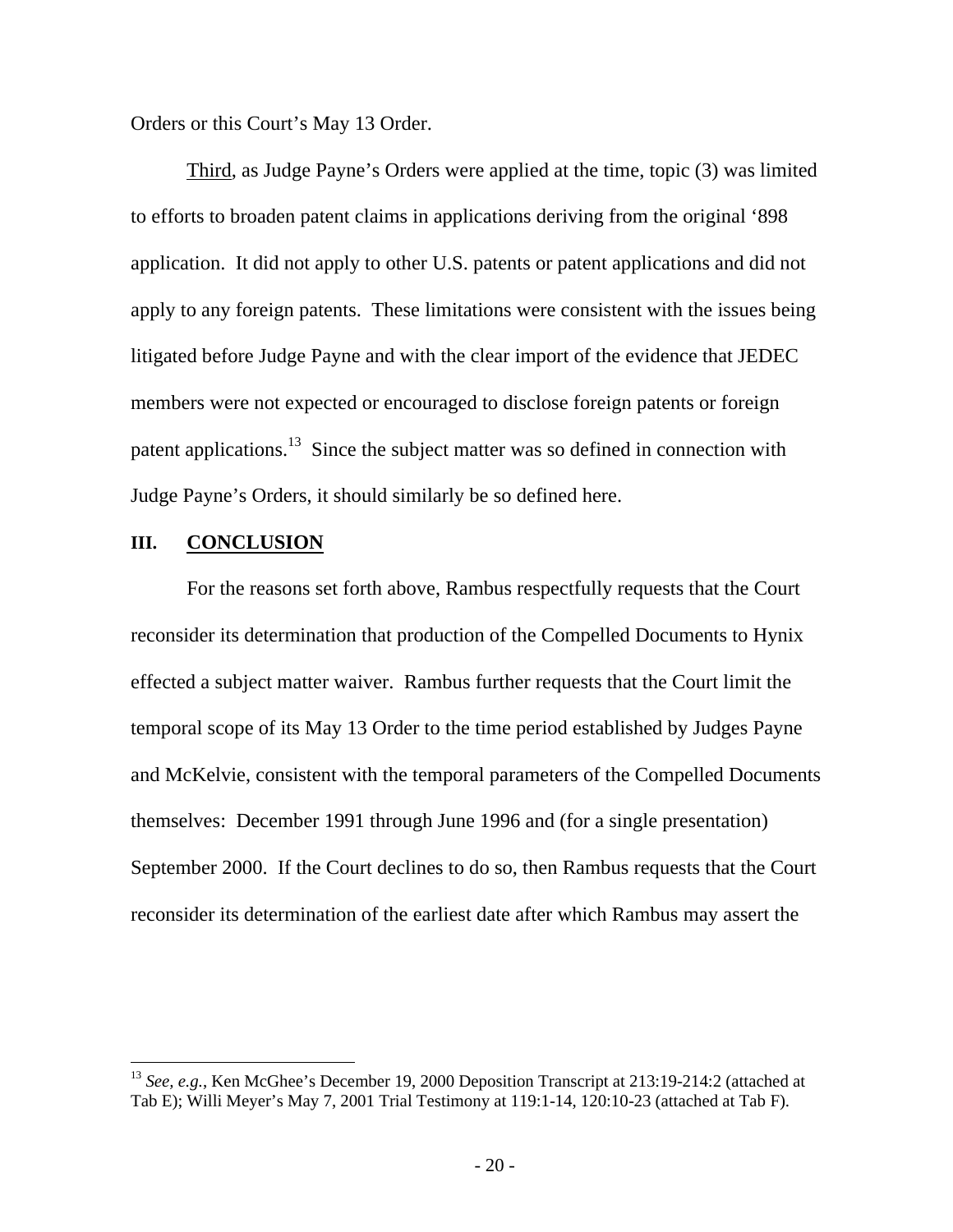work product protection for JEDEC-related issues, and that its clarify its May 13

Order in various respects as set forth above.

DATED: May 19, 2003 Respectfully submitted,

\_\_\_\_\_\_\_\_\_\_\_\_\_\_\_\_\_\_\_\_\_\_\_\_\_\_\_\_\_ Gregory P. Stone Steven M. Perry Peter A. Detre Adam R. Wichman MUNGER, TOLLES & OLSON LLP 355 South Grand Avenue, 35th Floor Los Angeles, California 90071-1560 (213) 683-9100 (213) 687-3702 (facsimile) (202) 663-6158 (202) 457-4943 (facsimile)

A. Douglas Melamed Kenneth A. Bamberger Jacqueline M. Haberer WILMER, CUTLER & PICKERING 2445 M Street, N.W. Washington, D.C. 20037 (202) 663-6000

Sean C. Cunningham John M. Guaragna GRAY, CARY, WARE & FREIDENRICH LLP 401 "B" Street, Suite 2000 San Diego, California 92101 (619) 699-2700

Attorneys for Respondent Rambus Inc.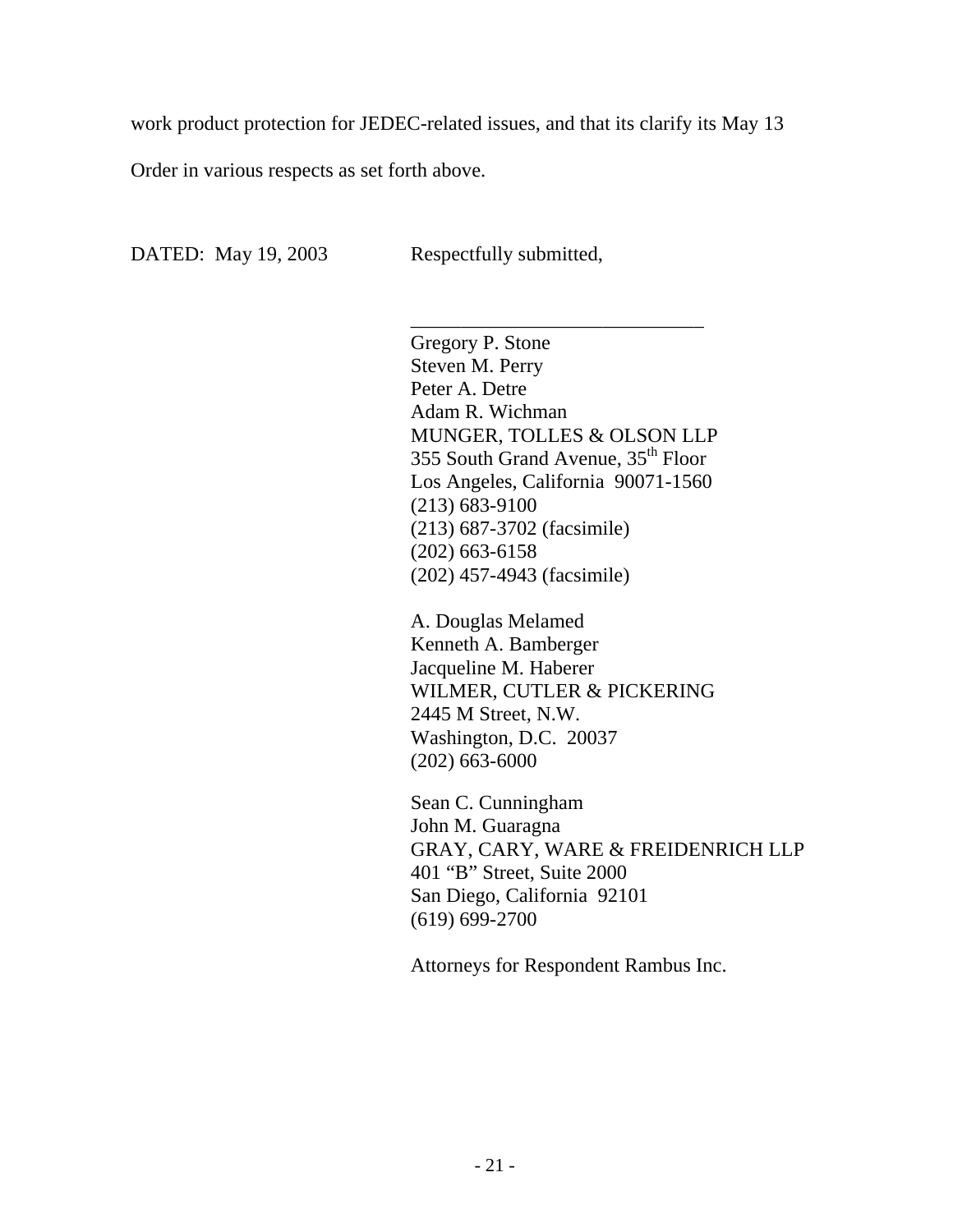#### **TABLE OF AUTHORITIES**

(continued)

**Page(s)**

### UNITED STATES OF AMERICA BEFORE THE FEDERAL TRADE COMMISSION

)

)

In the Matter of

RAMBUS INCORPORATED, a corporation.

) Docket No. 9302

#### **CERTIFICATE OF SERVICE**

I, James M. Bery, hereby certify that on May 19, 2003, I caused a true and correct copy of *Request for Reconsideration And/Or Clarification of the May 13, 2003 Order Regarding Rambus's Privileged Documents* to be served on the following persons by hand delivery:

Hon. Stephen J. McGuire M. Sean Royall, Esq. Federal Trade Commission Federal Trade Commission Room H-112 Room H-372 600 Pennsylvania Avenue, N.W. 600 Pennsylvania Avenue, N.W. Washington, D.C. 20580 Washington, D.C. 20580

Donald S. Clark, Secretary Malcolm L. Catt, Esq. Federal Trade Commission **Attorney** Room H-159 Federal Trade Commission 600 Pennsylvania Avenue, N.W. 601 New Jersey Avenue, N.W. Washington, D.C. 20580 Washington, D.C. 20001

Richard B. Dagen, Esq. Assistant Director Bureau of Competition Federal Trade Commission 601 New Jersey Avenue, N.W. Washington, D.C. 20001

Chief Administrative Law Judge Deputy Director, Bureau of Competition

James M. Berry